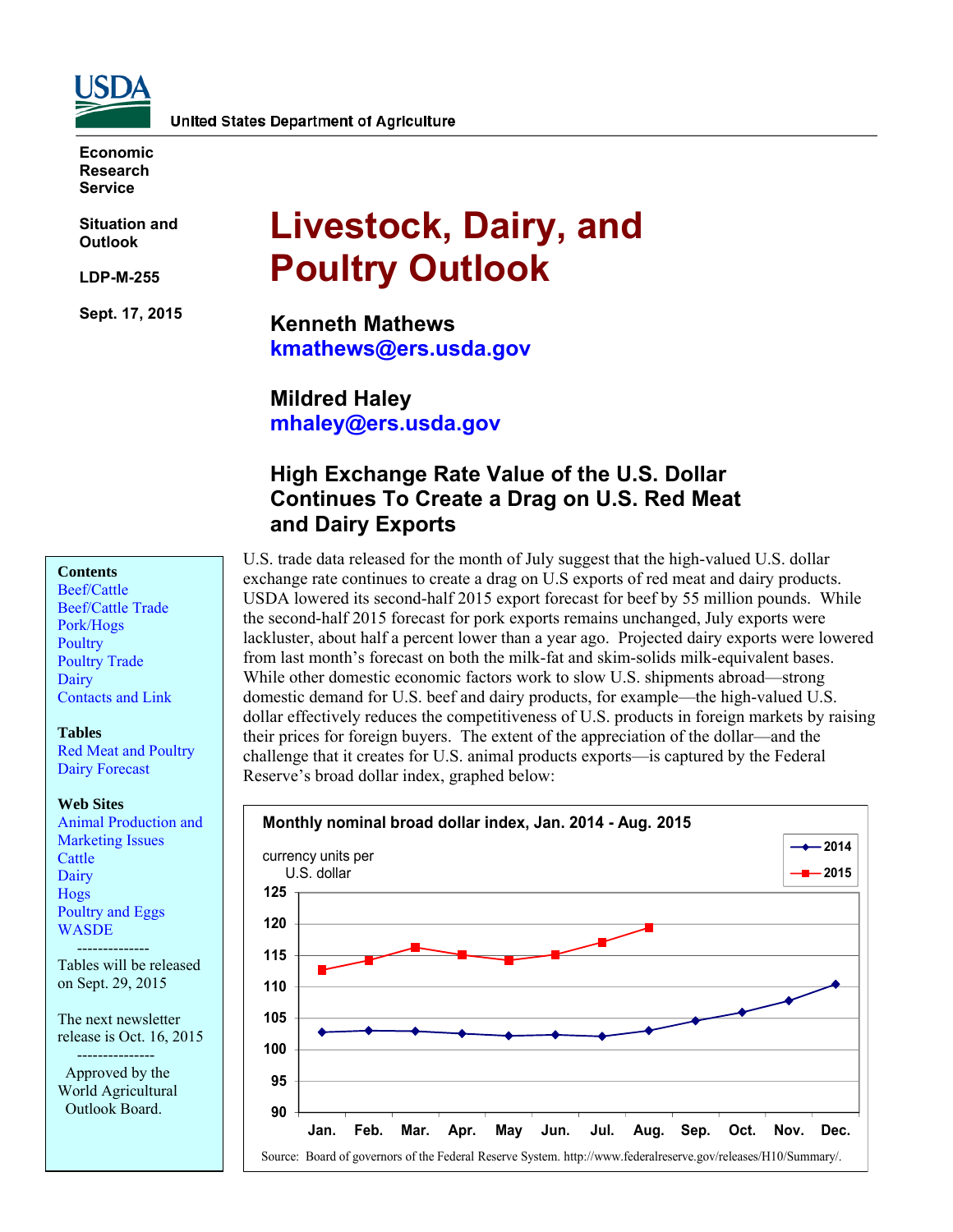**Beef/Cattle:** The USDA National Agricultural Statistics Service's *Cattle on Feed* reported that July 2015 placements and marketings of cattle on feed in 1,000-plus feedlots were the lowest for July since the series began in 1996. The low marketing number may be due to the fact that many producers opted to keep cattle on feed longer, subsequently delaying marketings. This resulted in a 3-percent year-over-year increase in cattle on feed for August 2015.

**Beef/Cattle Trade:** USDA lowered second-half beef exports by 55 million pounds as the strong U.S. dollar and lower domestic production levels are together slowing shipments abroad. For 2015, U.S. beef exports are expected to be 2.3 billion pounds, 10.3 percent below a year ago. In 2016, beef exports are forecast at almost 2.5 billion pounds, 7.7 percent greater than in 2015.

**Pork/Hogs:** USDA lowered third-quarter pork production by 55 million pounds due to lower than expected slaughter rates and lower average hog dressed weights. The third-quarter live equivalent price of 51-52 percent lean hogs is expected to average \$53-\$54 per cwt. July pork exports were lackluster at half a percent below exports in July 2014. The *Quarterly Hogs and Pigs* report will be issued by USDA on September 25th. The report will give September 1 inventory and hog production information.

**Poultry:** The Outbreak of Highly Pathogenic Avian Influenza (HPAI) has had various impacts on the different segments of the U.S. poultry industry. In all cases (broilers, turkeys, and eggs), exports have declined. However, for broilers there was no downward impact on production, so stocks have risen and prices have fallen. Production has fallen for turkeys, but has been mostly offset by lower exports. The impacts on turkey prices vary depending on what percentage of a specific part goes to the export market. Egg production has also declined, and prices for eggs in the shell and egg products have risen sharply. Moving forward, price movements will depend on the gradual resumption of trade to a number of countries and restart of production at HPAI-impacted facilities.

**Poultry Trade**: Broiler, turkey, and egg shipments in July remained down from a year ago. Broiler shipments totaled 502 million pounds in July 2015, a decrease of 21 percent from a year earlier. Turkey shipments decreased 48 percent from a year ago, totaling 40 million pounds, while egg and egg product exports totaled 22 million dozen in July 2015, a 30-percent decrease from the previous July.

**Dairy:** Dairy export forecasts have been lowered due to recent trade data and higher expected competition in global markets. Import forecasts have been raised on a milk-fat milk-equivalent basis. Forecasts for the all-milk price have been raised to \$16.80-\$17.00 per hundredweight (cwt) for 2015 but lowered to \$16.10-\$17.10 per cwt for 2016.

## **Recent Livestock, Dairy and Poultry Special Articles**

*"Effect of the Trans-Pacific Partnership on U.S. Dairy Trade,"* pdf pages 19-25 of November 2013 Livestock, Dairy and Poultry Outlook report *(http://www.ers.usda.gov/media/1221780/specialarticleldpm233.pdf*)

*"Determinants of Japanese Demand for U.S. Pork Products in 2012," pdf pages 20-25 of the*  May 2013 Livestock, Dairy and Poultry Outlook report *(http://www.ers.usda.gov/media/1106754/ldpm227.pdf)* 

*"U.S. Pork Production Rises on a Smaller Base of Breeding Animals*," pdf pages 16-19 of the April 2013 Livestock, Dairy and Poultry Outlook report (*http://www.ers.usda.gov/media/1077557/ldpm226.pdf*)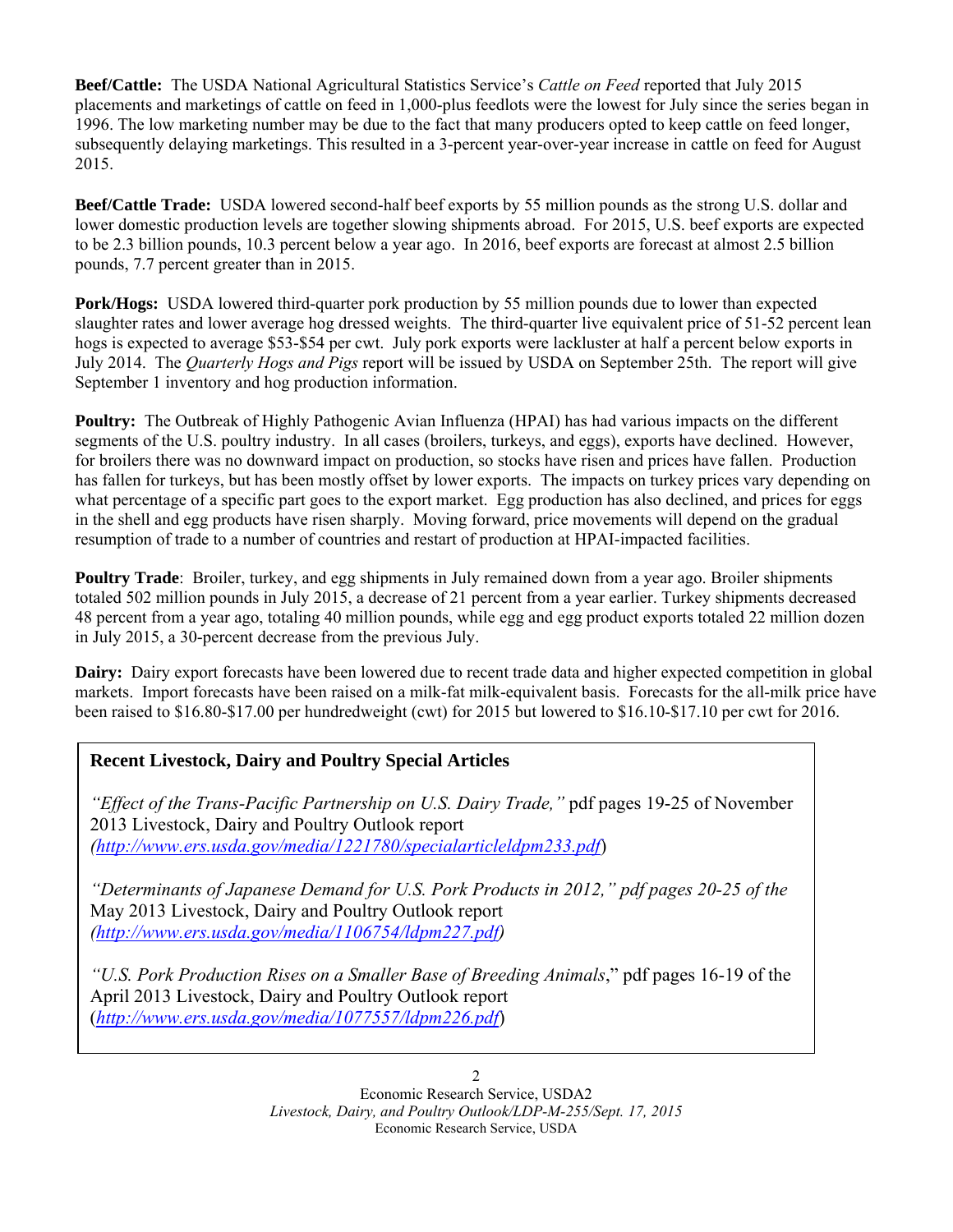#### <span id="page-2-0"></span>*Third-Quarter 2015 Fed Cattle Prices Fall*

Pasture conditions for most of cattle country have improved compared with last year; however, as of September 8, 2015, the U.S. Drought Monitor reported exceptional drought in the West and moderate to severe drought in eastern Texas. Producers interested in winter grazing, especially in eastern Texas, are likely to be carefully monitoring conditions as the drought may impact their plantings of winter wheat (U.S. winter wheat plantings can be found in upcoming USDA *Crop Progress* reports).

Backgrounding programs in Oklahoma and much of Texas are reportedly experiencing favorable pasture conditions, and it is likely that cattle are being held back to take advantage of the grazing opportunities. USDA's Cattle on Feed report, released August 21, 2015, reported U.S. cattle on feed in 1,000-plus feedlots totaled 10 million head, up 3 percent compared with August 2014. July 2015 placements were 1 percent lower than in 2014—the lowest for July since the series began in 1996. The 800-plus-pound category for cattle placed on feed continues to be high, roughly 19 percent above July 2014. These cattle will likely come off feed in the near future, potentially resulting in an upswing in marketings in early 2016.

A reason for the higher cattle on feed numbers could be that producers chose to keep cattle on feed for increased periods. Feed costs are relatively low and the recently widening spread between Choice and Select boxed beef values may be providing incentives for feeding cattle to Choice grades. July 2015 marketings totaled 1.73 million head, 3 percent lower than  $2014$ —like placements, marketings are also the lowest for July since 1996.

Third-quarter fed cattle marketings in 1,000-plus feedlots are likely to be low, as preliminary data indicates third-quarter slaughter could be below a year earlier. Fed steer prices (5-area, direct, total all grades) have fallen; nevertheless, they are above the 4-year average. The first- and second-quarter fed steer prices of 2015 hit record highs. However, July and August of 2015 showed a decline in fed cattle prices compared with 2014 prices. Packer margins were relatively weak during the summer months and packers may have slowed the pace of slaughter to improve their margins. To the extent that there is consumer resistance to the recent recordhigh beef prices (see Meat Price Spreads for monthly retail values, http://www.ers.usda.gov/data-products/meat-price-spreads.aspx), packer moves to support their margins could put downward pressure on cattle prices. USDA reduced forecasts of fed cattle prices; third-quarter prices are \$144-147 per hundredweight (cwt), down roughly \$10 compared with this time last year.

Oklahoma National Stockyards feeder cattle prices (KO LS 750 report, http://www.ams.usda.gov/mnreports/ko\_ls750.txt) for the week ending August 31, 2015, reported medium number 1 feeder steers weighing 750-800 pounds are ranging around  $$206-213/cwt$ —down approximately  $$10$  compared with this time last year. Like the fed cattle market, feeders are also experiencing a downward trend in the third quarter, however, the fourth quarter may see a seasonal upswing in prices.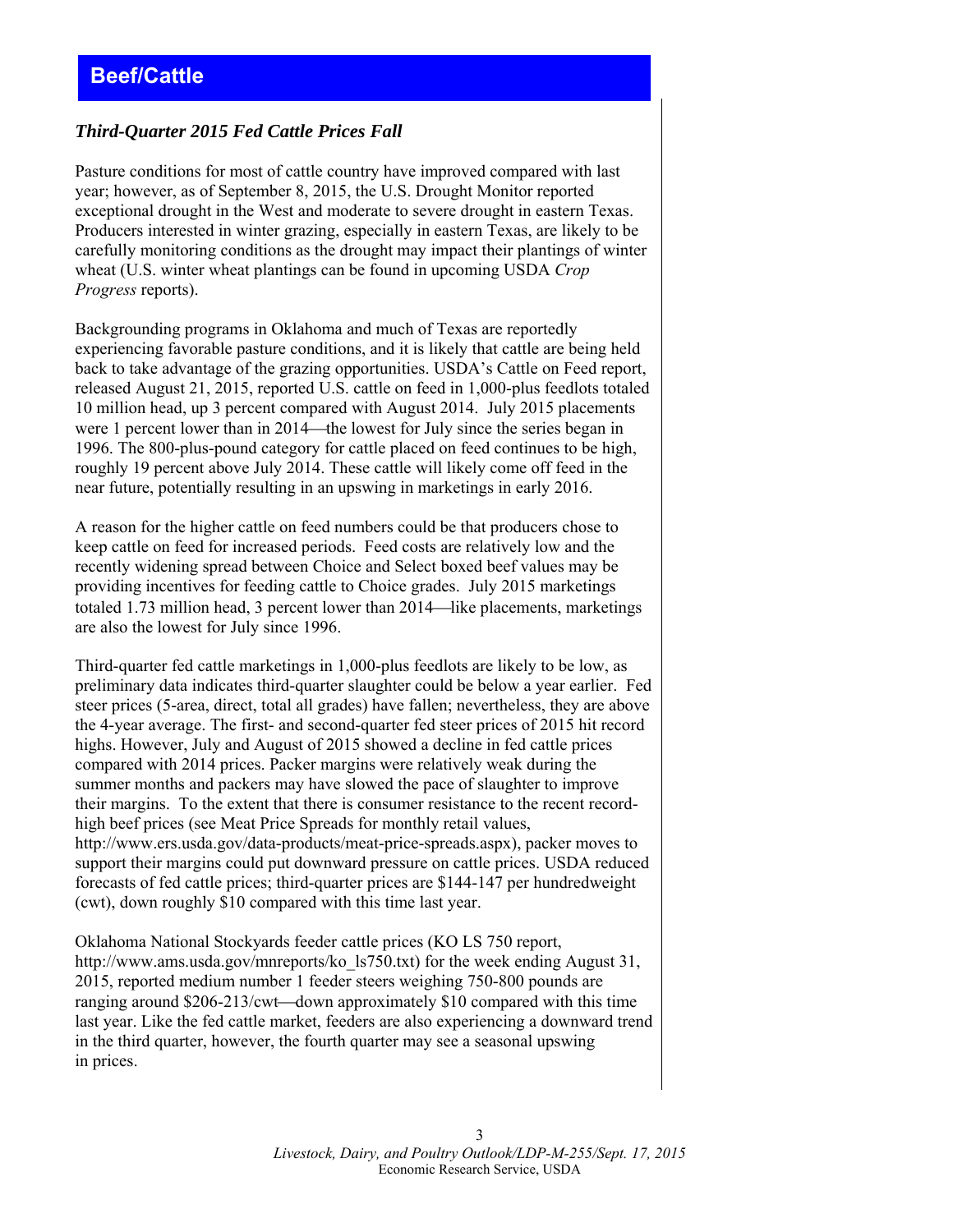

#### *Lower Cow and Heifer Slaughter Implies Herd Expansion*

Commercial heifer and beef cow slaughter continues to track well below year-prior levels, primarily driven by cattle producers' strong incentive to hold back beef cows and heifers in an effort to expand domestic cow inventory levels. Through the week ending August 29th, federally inspected weekly heifer slaughter is about 14 percent below yea- prior levels while cow slaughter is approximately 18 percent lower than last year. Solid year-over-year reductions in cow and heifer slaughter suggests that expansion efforts are well underway. This being the case, heifers will likely continue to represent an even smaller percentage of total steer and heifer slaughter, and low cow slaughter will remain the norm through the end of the year. In the short term, expansion of the breeding herd should continue to limit the growth in beef production through the remainder of 2015. USDA's current forecast for 2015 beef production is 23.5 billion pounds, down about 3 percent relative to a year earlier.

#### *Beef Packers Margins Improve on Falling Live Cattle Prices*

Beef processing margins are in positive territory after significant losses during most of the summer. Beef packers' ability to maintain profitable margins while operating below full capacity is not the result of a surge in domestic beef demand; more likely, it is due to the combination of declining live cattle prices and steep reductions in animals being processed on a weekly basis, which has underpinned wholesale beef prices. However, if beef packers' selective reductions in kills are creating a backlog of fed cattle supplies, when these animals are marketed (presumably in the fourth quarter of 2015), further downward price risk could occur in the live cattle markets. Nonetheless, it appears that packers have more leverage as the spread between fed cattle prices and wholesale beef prices continues to widen. Beef demand is expected to show the normal seasonal break from current levels heading into the fourth quarter as the focus shifts from grilling items to traditional holiday items such as turkeys and hams, easing wholesale beef prices. The price of 50-percent lean beef trimmings has plummeted despite lower overall cattle slaughter levels. The average weekly price for 50-percent lean beef trimmings for the week ending September 11th was quoted around \$60/cwt, down about

> *Livestock, Dairy, and Poultry Outlook/LDP-M-255/Sept. 17, 2015*  Economic Research Service, USDA

4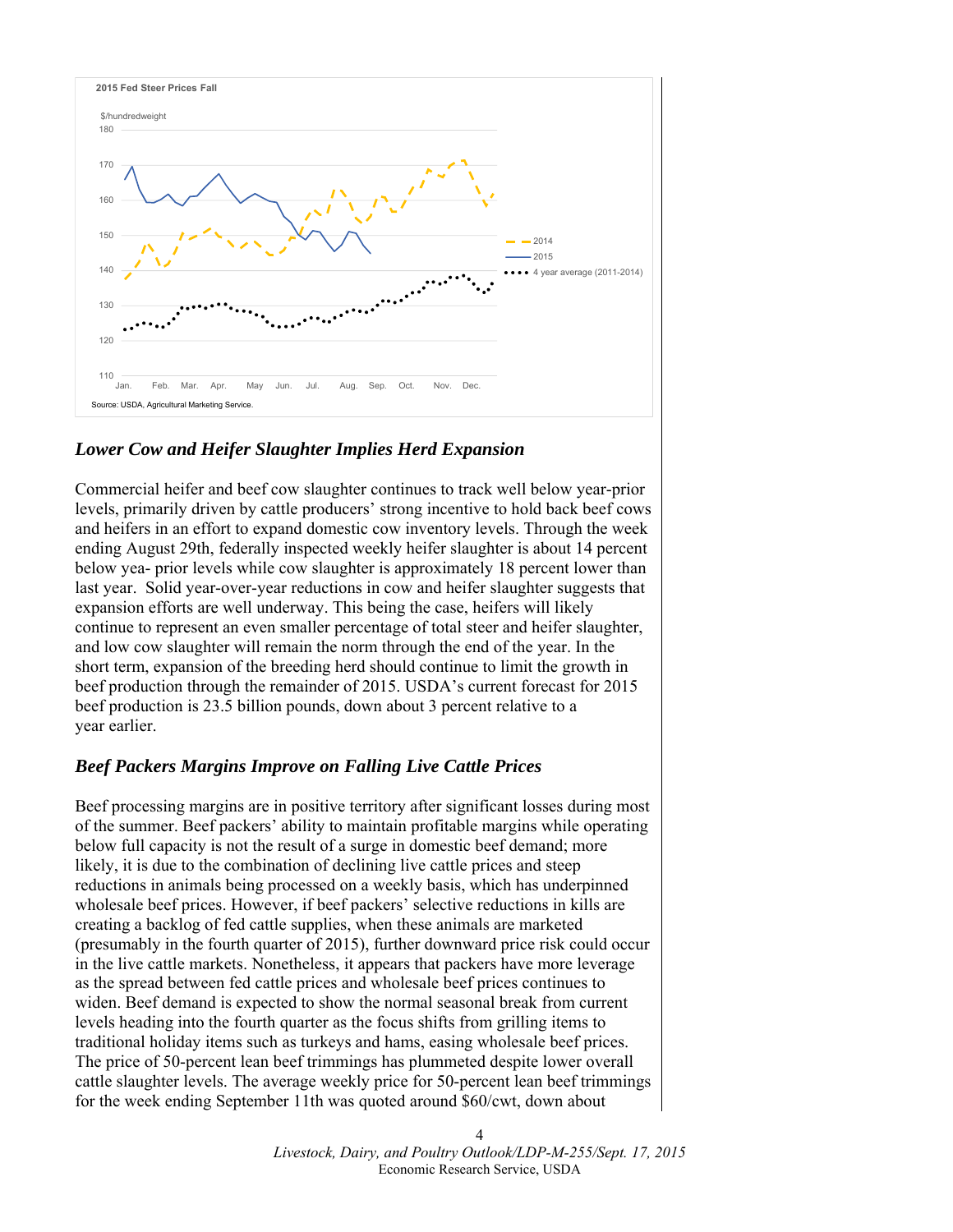\$93/cwt relative to the same week last year. This decline is not totally unexpected since cattle are record-large, and they are carrying more fat as a result of extended time on pasture and in feedlots. Ninety-percent lean processing beef prices have also eased in recent weeks (below \$280/cwt), although the magnitude of declines are less than those in the 50-percent lean beef markets. The price of lean processing meat (90CL) is not likely to collapse thanks to the overall small number of cows being slaughtered and the very strong demand for lean processing meat, which continues to support higher imports.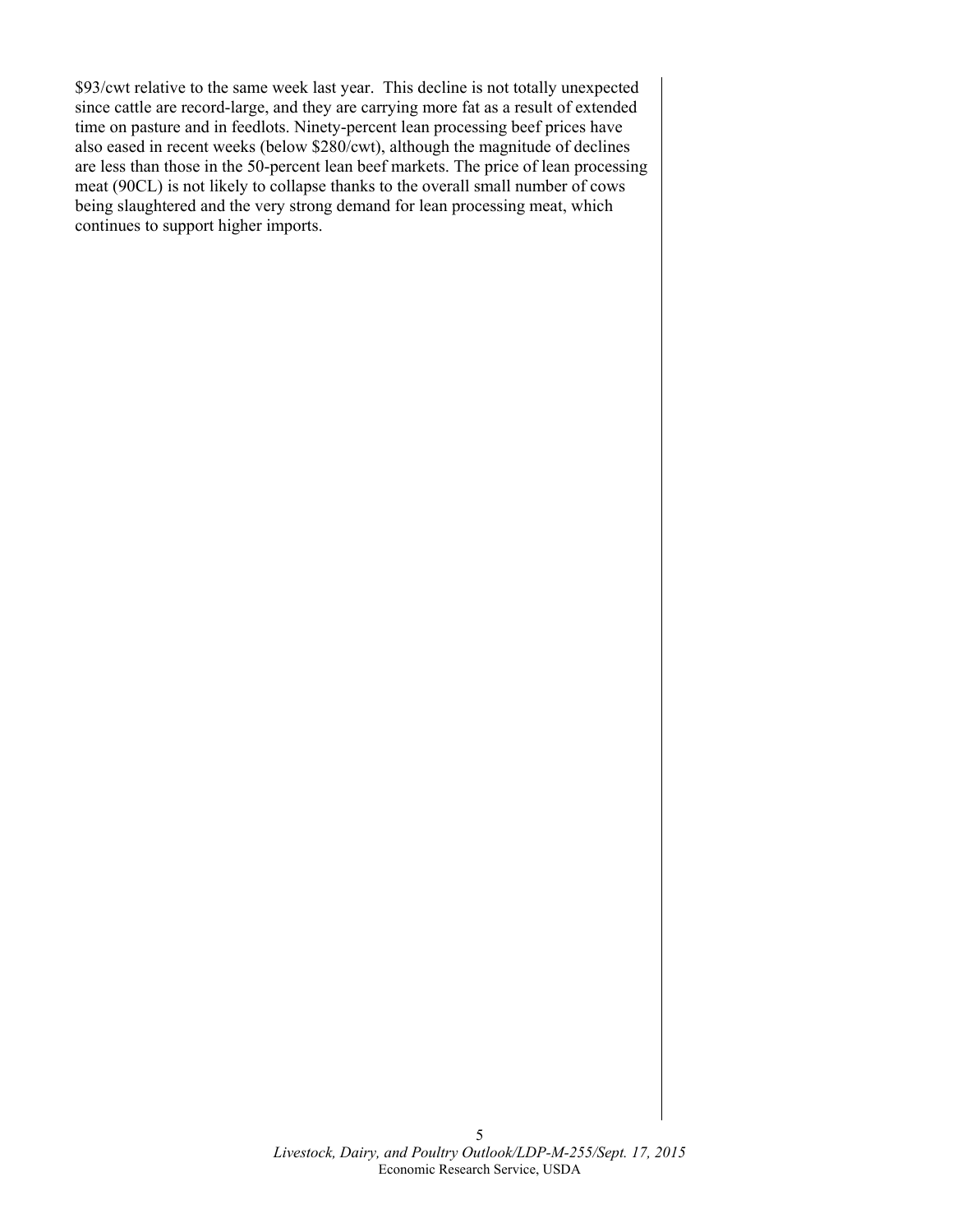# <span id="page-5-0"></span>**Beef/Cattle Trade**

#### *U.S. Beef Exports Struggle, Strong Demand for Lean Processing Beef Supports Higher Imports*

The impact of appreciation of the U.S. dollar on beef trade is twofold. In regard to exports, the relative strength of the dollar against the currencies of major trade partners has been a drag on beef shipments this year. On the flip side, the strengthening dollar has been an influence on the surge in beef imports. The strong dollar relative to other currencies has made the United States an attractive market. Furthermore, the limited availability of lean beef for processing due to low cow slaughter levels and lower overall beef production will continue to support U.S. beef imports.

In July, the United States exported nearly 200 million pounds of beef. Much of the reduction in total beef exports in 2015 can be attributed to overall lackluster demand for high-priced U.S. beef—which, on top of a strengthening dollar, makes U.S. beef even more expensive to foreign buyers. Consequently a number of key markets, including Canada and Mexico, have imported less U.S. beef than the previous year through most of 2015. In addition to the price effects on exports to Asian markets, another possible impediment to export growth in the months ahead is the potential for a slowdown in Asian economies, driven by mounting economic pressures in China. China has a ban on U.S. beef products, but other Asian nations such as Japan, Vietnam, Taiwan, Hong Kong and South Korea are destinations for U.S. beef. Additionally, in Australia, higher slaughter and beef production and record export growth this year have been unfavorable for U.S. beef exports. Given the current dynamics surrounding these exports, it is expected that they will continue to struggle through the remainder of 2015. USDA has revised third- and fourth-quarter beef export forecasts lower, bringing the annual total to 2.3 billion pounds. Regarding next year, exports should begin to recover modestly but will likely remain below 2014 levels.

Strong demand for lean processing beef amid low cow slaughter continues to support robust beef imports. In July, the United States imported around 288 million pounds of beef. The majority has been lean processing beef from Australia and New Zealand, for which both countries are now near their respective tariff rate quota limits. Imports from both Australia and New Zealand are expected to slow down in the fourth quarter as cattle slaughter rates begin to ease and traders manage exports in order to limit exposure to the above-quota duties. It is possible that some volumes of lean beef imports will be placed in bonded storage to avoid incurring additional costs. It is very likely any processed beef placed in bonded storage during late 2015 will be released in early 2016. Fresh/chilled beef imports from Mexico remain robust as July imports were reported close to 39 million pounds, 31 percent above 2014. Although the United States does not import fresh chilled or frozen beef cuts from Brazil, thermally processed beef imports from Brazil continue well above the previous year. Total annual beef imports for 2015 are projected to reach 3.4 billion pounds, while imports in 2016 are forecast to reach a little over 3.0 billion pounds.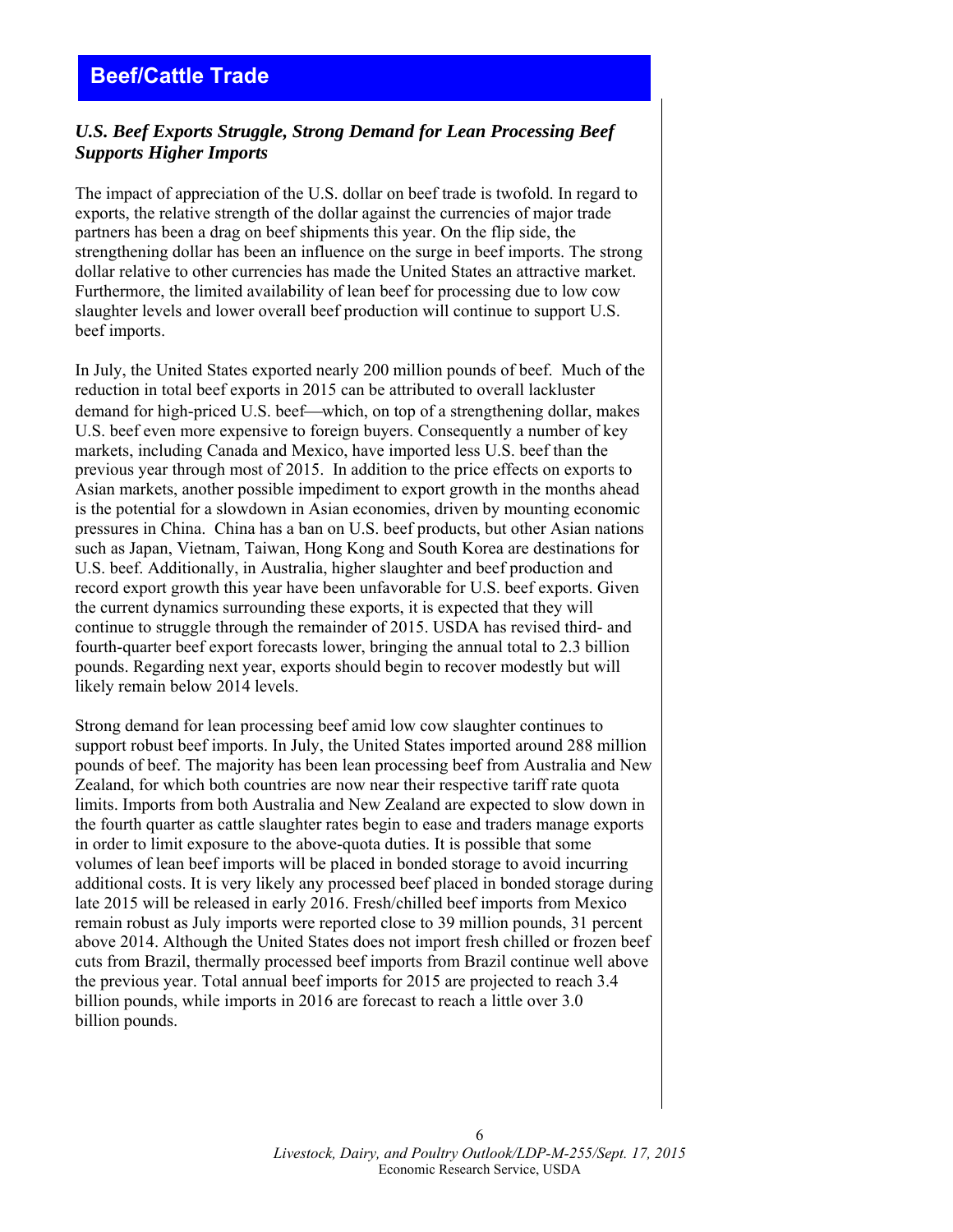# <span id="page-6-0"></span>**Pork/Hogs**

#### *USDA Trims Estimates for Hog Slaughter and Average Hog Dressed Weights, Slightly Lowering Third-Quarter Production*

USDA reduced its forecast of third-quarter pork production slightly by trimming expected slaughter numbers and average hog dressed weights. Both weekly preliminary slaughter numbers and average dressed weights through the first full week of September have been less than expected. Lower slaughter numbers and dressed weights translate into a small reduction in pork production compared with last month. Third-quarter pork production is expected to be just shy of 6 billion pounds (5.9), which is more than 9 percent above a year earlier when losses from Porcine Epidemic Diarrhea (PEDv) had significantly reduced available hog supplies.

Weekly dressed hog weights for 2015, 2014, and a 3-year average (2011-2013) are graphed in the figure below. The 3-year average (2011-2013) follows a typical pattern for hog weights, dipping lower in the summer and turning upwards in the fall. Hot weather tends to reduce hog appetites. The animals eat less and ultimately weigh less when they are marketed. The cooler weather reignites hog appetites, and weights surge higher. It is notable that while the general seasonal dynamic of 2011- 2013 is typical—weights trending downwards in the summer, with recovery in the fall—the level of the average weight series is clearly lighter than 2014 and 2015. Lower average weights during 2011-2013 mostly reflect high feed prices during the period: the calendar year farm price of corn averaged \$6.28 per bushel. On the other hand, hog weights in 2014 were atypically high for several reasons: first, corn prices had broken sharply lower by 2014—with \$4.11 the average per bushel corn price that year—reducing the cost of weight gain. Moreover, 2014 hog prices largely reflected PEDv-reduced supplies of slaughter hogs, furnishing producers with an incentive to feed hogs with relatively cheap corn to record weights. Feeding animals to higher weights takes more time in the finishing barn. But because PEDv had reduced animal numbers, barn throughput slowed, which allowed extended finishing times for surviving animals. Finally, 2014 was an unusually cool summer, which, together with lower corn prices, higher hog prices, and fewer hogs, makes the bowl-shaped dynamic less distinct in the 2014 weight series.

Hog weights in 2015 appear to be following a more typical pattern, albeit at a higher level than in 2011-2013. This is likely due to lower feed costs and stout packer demand for hogs. Unlike last year, hog weights broke lower in mid-June 2015 and appear to have bottomed out at roughly 209 pounds in August.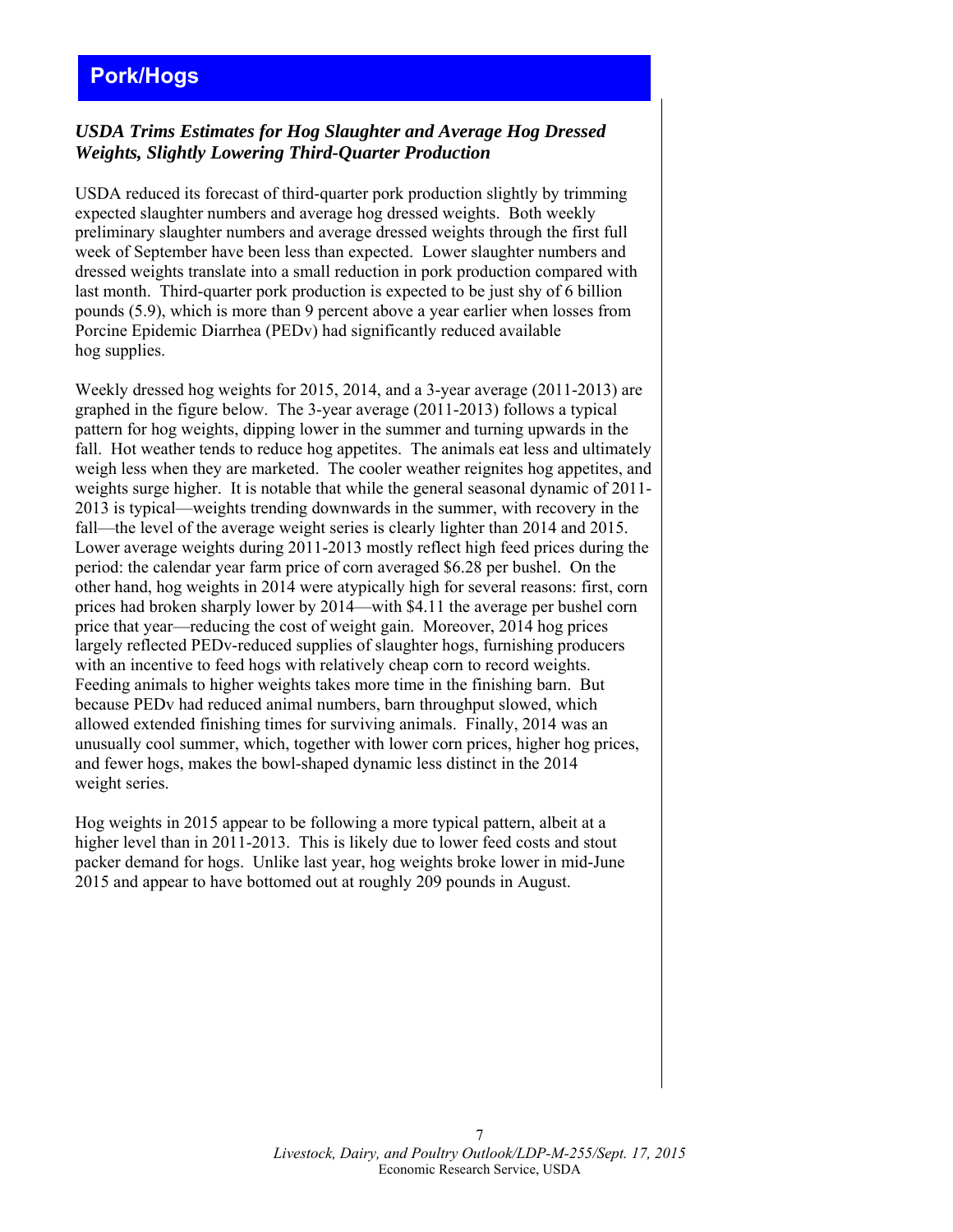

#### **July Pork Exports Lackluster**

U.S. pork exports in July were 395 million pounds, about half a percent below exports a year ago. At least part of the lethargy in foreign demand for U.S. pork in July was likely due to the continuing drag of the high exchange rate value of the U.S. dollar. The 10 largest buyers of U.S. pork in July are listed below.

For the 16th time since November 2013, Mexico displaced Japan as the largest foreign buyer of U.S. pork. Mexico accounted for 33 percent of July shipments, compared with 28 percent in July 2014. Japan accounted for 26 percent of July shipments both this year and in 2014. It is notable that despite gains in volume, Mexico lags Japan by a wide margin in terms of unit values. So far this year, the unit value of U.S pork shipments to Mexico has been \$0.71 per pound, compared with \$1.33 per pound for Japan. The large disparity is likely due, in part, to between-country income disparities and differences in tastes and preferences, as well as to the structure of the Japanese pork import regime. Under WTO rules, the Japanese regime establishes a minimum import price—typically, well above U.S. pork prices—to protect Japanese pork producers.

It is also notable that despite a year-over-year decline of almost 23 percent in the value of the Mexican peso with respect to the U.S. dollar, July shipments to Mexico were 15 percent higher than a year ago. Strong U.S. pork shipments could be substituting, in part, for lower U.S. beef exports to Mexico due to high U.S. beef prices, as well as for lower shipments of U.S poultry products.

The United States is expected to export 1.175 billion pounds of pork in the third quarter of this year, 7.8 percent higher than in the same period last year. Despite July lethargy, exports are expected to accelerate through the end of the year as U.S. pork production achieves its seasonal highs in the fall-winter period and pork prices decline, partially offsetting the effects of the high-valued U.S. dollar and further incentivizing exports.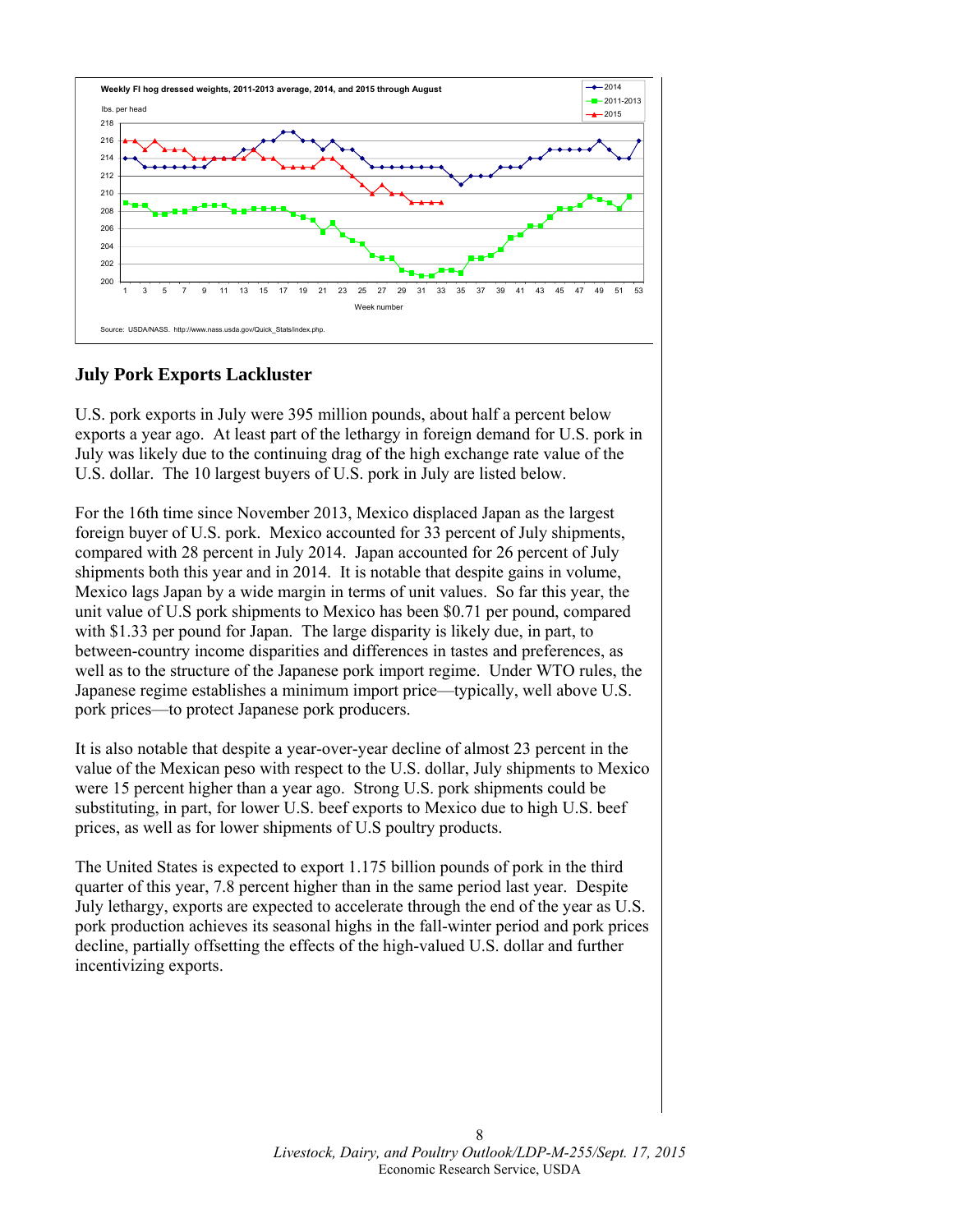#### **U.S. pork exports to 10 largest foreign destinations, July 2015 and 2014**

|              | Country        | 2015          | 2014          | Percent change | 2015<br>Export share | 2014<br>Export share |
|--------------|----------------|---------------|---------------|----------------|----------------------|----------------------|
|              |                | (million lbs) | (million lbs) | %              | % of total exports   | % of total exports   |
|              | World          | 395.09        | 396.92        | $-0.5$         |                      |                      |
| 1            | Mexico         | 129           | 113           | 15             | 33                   | 28                   |
| $\mathbf{2}$ | Japan          | 103           | 104           | $-1$           | 26                   | 26                   |
| 3            | Canada         | 44            | 45            | $-3$           | 11                   | 11                   |
| 4            | China-H.K      | 35            | 24            | 42             | 9                    | 6                    |
| 5            | S. Korea       | 21            | 15            | 36             | 5                    | 4                    |
| 6            | Australia      | 17            | 10            | 64             | 4                    | 3                    |
| 7            | Colombia       | 9             | 10            | $-7$           | 2                    | 3                    |
| 8            | Honduras       | 6             | 5             | 9              | 1                    |                      |
| 9            | Philippines    | 4             | 9             | $-49$          |                      | 2                    |
| 10           | Dominican Rep. | 4             | 4             | 18             |                      |                      |

Source: USDA\ERS. http://w w w .ers.usda.gov/data-products/livestock-meat-international-trade-data.aspx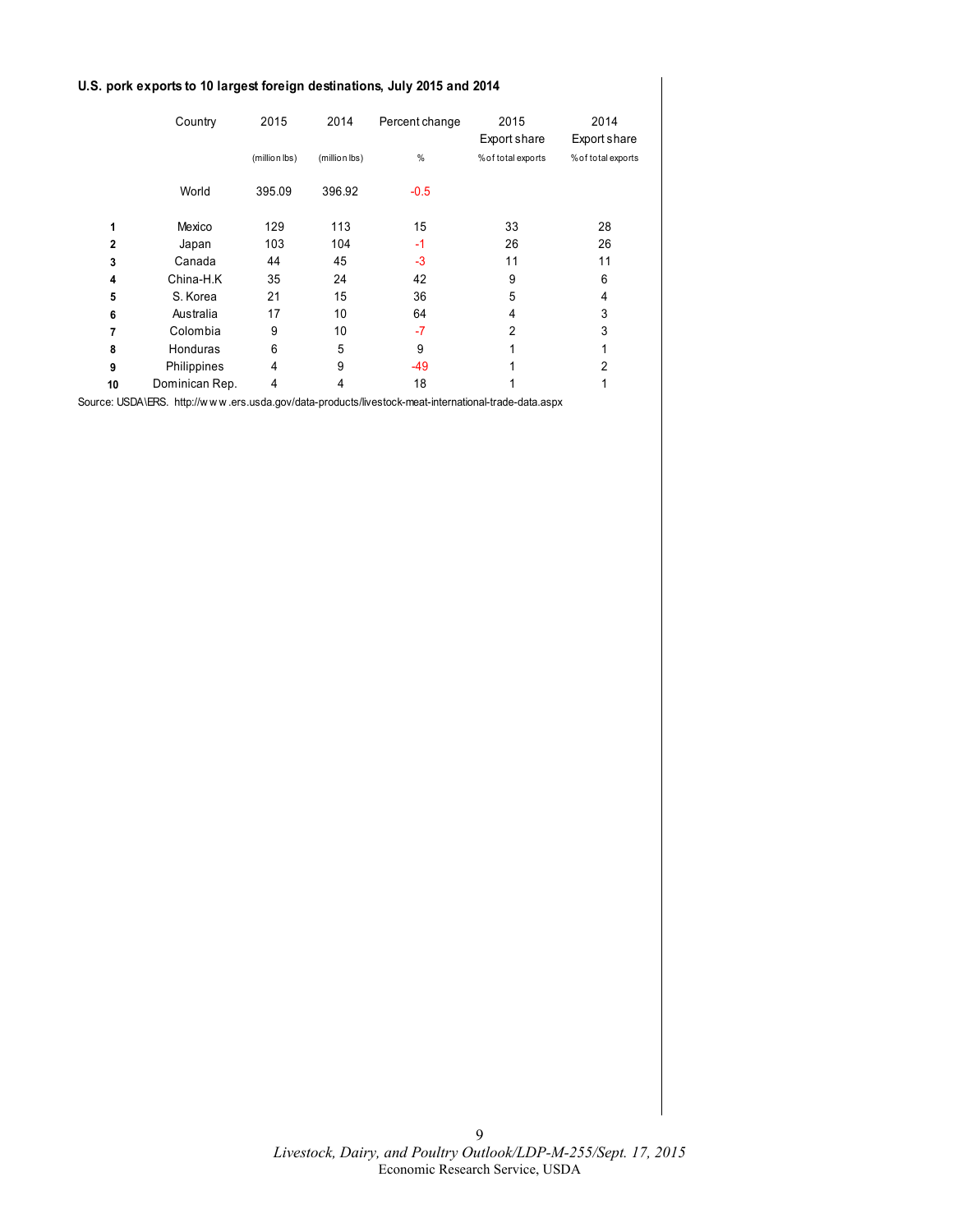# <span id="page-9-0"></span>**Poultry**

#### *Broiler Forecasts Lowered for Third and Fourth Quarters*

The Highly Pathogenic Avian Influenza (HPAI) outbreak, primarily in the second quarter, resulted in many countries restricting imports of U.S. poultry products. Since the U.S. exports as much as 20 percent of its total broiler meat production, the products normally exported were placed on the domestic market for consumption. In addition, the HPAI outbreak had almost no impact on broiler production. Growth in production plus lower exports raised stocks and reduced prices at the wholesale level. Although the downward pressure on prices was not equally spread over all broiler products, the aggregate impact affected the entire sector. The falling prices and rising stock levels, in turn, have given broiler integrators a strong incentive to begin slowing down broiler production.

The U.S. broiler meat production forecast for second-half 2015 was reduced by 200 million pounds, 75 million pounds in the third quarter and 125 million pounds in the fourth quarter. This lowers the forecast in the second half of 2015 to 20.3 billion pounds, still an increase of 3 percent from the same period in 2014. The reductions are chiefly the result of a lower number of chicks placed for growout, which has been gradually decreasing compared with the same period last year. However, the decline in chicks for growout is expected to be partially offset by continued gains in average bird weights.

With the slowdown in broiler production growth expected to continue into 2016, the production forecast for 2016 was also decreased. Broiler meat production is now forecast at 41.1 billion pounds, down 275 million pounds from the previous forecast and less than 3 percent higher than in 2015.

Broiler meat production in July 2015 was 3.5 billion pounds, 4 percent higher than a year earlier. This increase can be attributed to more birds slaughtered and a higher average liveweight at slaughter. The number of birds slaughtered in July was 762 million, up 3 percent from the previous year. Over the first 7 months of 2015, the total number of birds slaughtered was 2 percent above the same period a year earlier. In addition to the increase in birds slaughtered in July, the average liveweight at slaughter was 6.05 pounds, 2 percent above the previous year.

Over the next several months, the number of birds going to slaughter is expected to be only slightly higher than the previous year and most of the growth in broiler production is expected to come from higher average weights at slaughter.

For the 5-week period ending September 5, the National Agricultural Statistics Service reported that an average of 170 million broiler chicks were placed weekly for growout. This is less than 1 percent higher than the average number of chicks placed for growout during a similar period in 2014.

#### *Stocks 22 Percent Higher at the End of July*

Stocks of broiler products at the end of July totaled 729 million pounds, 38 million pounds higher than at the end of June and 22 percent higher than a year earlier. Over the last 5 months, stock levels have ranged between 21 and 32 percent higher than the previous year. The growth in stocks from the end of July was due to

> 10 *Livestock, Dairy, and Poultry Outlook/LDP-M-255/Sept. 17, 2015*  Economic Research Service, USDA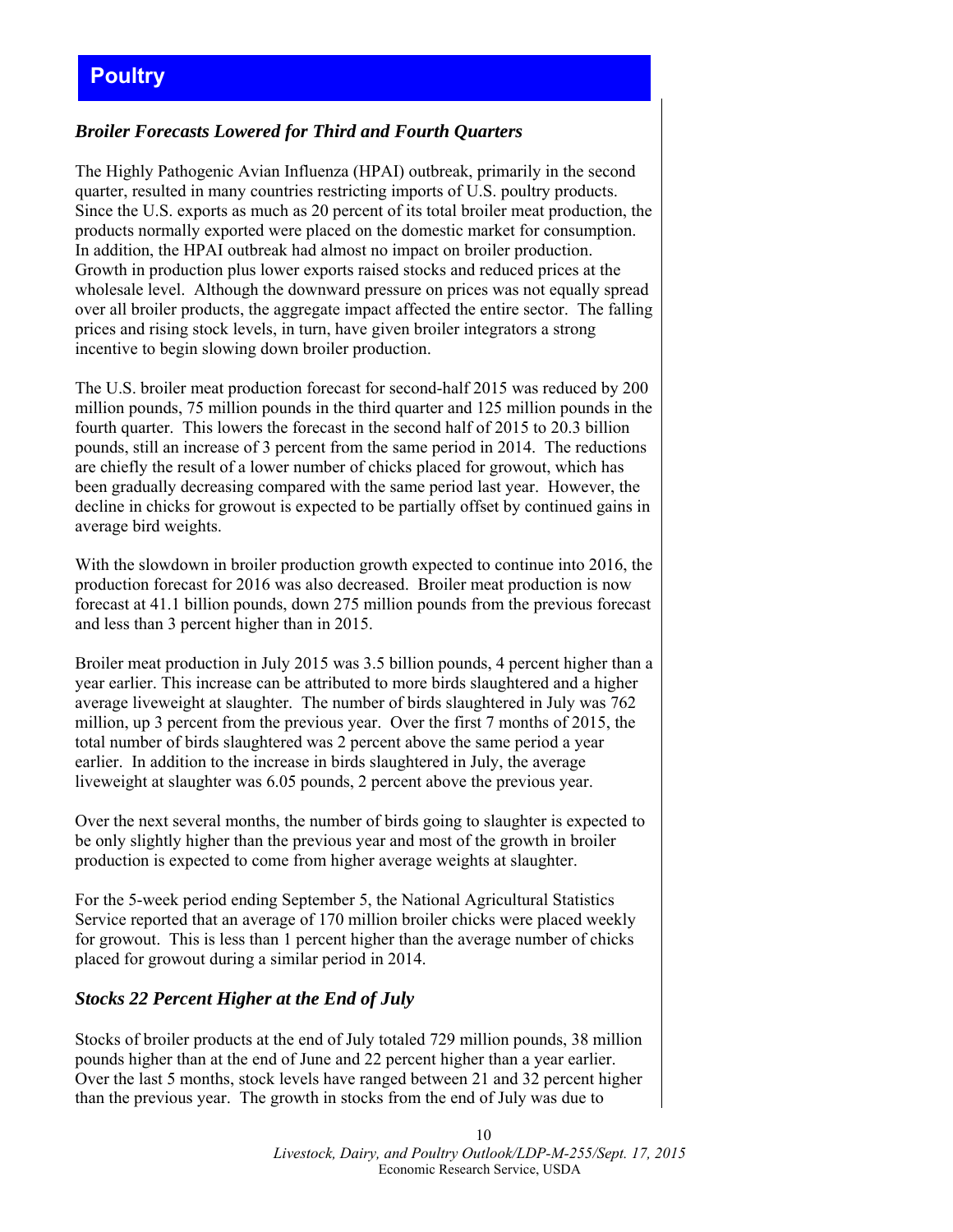increases in a number of categories, but stocks of leg quarters and wings increased the most of individual parts. Stocks of broiler parts in the "Other" category increased the most in terms of volume (19 million pounds higher than at the end of July). Stocks of whole birds rose less than 1 million pounds from the previous month, but stock levels were over 50 percent higher than the previous year. Except for wings, stock levels were above year-earlier levels in all other categories, in all cases significantly higher. With the increases in July, the ending stocks forecast for the third and fourth quarters of 2015 were both increased. The ending stocks forecast for 2015 was increased by 40 million pounds to 765 million, about 12 percent higher than the previous year.

#### *Broiler Prices Continue To Decline in August*

With production still higher than the previous year and increases in cold storage levels, wholesale prices for almost all broiler products have continued to decline. In August, prices for whole birds fell to \$0.83 per pound, 17 percent below the previous year. Almost all broiler parts were lower, with prices for boneless/skinless breasts in the Northeast market down 24 percent from the previous year and other breast meat products also down significantly. Leg meat products were impacted even more, with prices for leg quarters in the Northeast market down 50 percent from August 2014 to only \$0.25 per pound. There were also large price declines for thigh meat and drumsticks. These were all consistent with levels at the beginning of the month in cold storage holdings. Wings are the only category for which prices have remained above a year earlier, a reflection of cold storage holdings where wing stocks at the beginning of August were lower than a year earlier. Until slowing production growth and gradually increasing exports can bring broiler supplies more into line with demand, lowering cold storage levels, prices are expected to remain well below the previous year.

#### *Turkey Production Falls 11 Percent in July*

The HPAI outbreak impacted the domestic turkey industry, primarily in Minnesota, the largest producing State. Lower production raised prices, but this was partially offset by declines in exports. As in the broiler market, the impact was not uniform among the different turkey products, but prices for the products are generally higher. Production was reduced due to the number of birds lost to HPAI, but producers are trying to bring production back to earlier levels.

Turkey meat production in July was 448 million pounds, down 11 percent from a year earlier. This lower than expected production was reflected in reductions in the second-half production forecast The second-half forecast was reduced by a total of 65 million pounds to 2.75 billion pounds, 8 percent lower than the previous year. The decrease in July was due to a combination of a 7-percent decrease in the number of birds slaughtered and a decline of 4 percent in the average liveweight at slaughter to 29 pounds. The drop in average weights was likely the result of processors bringing birds to slaughter now that normally would be slaughtered slightly later in the year. Turkey liveweights have been trending higher over time and a year-over-year decline is relatively rare; one this size has not happened in the last 15 years.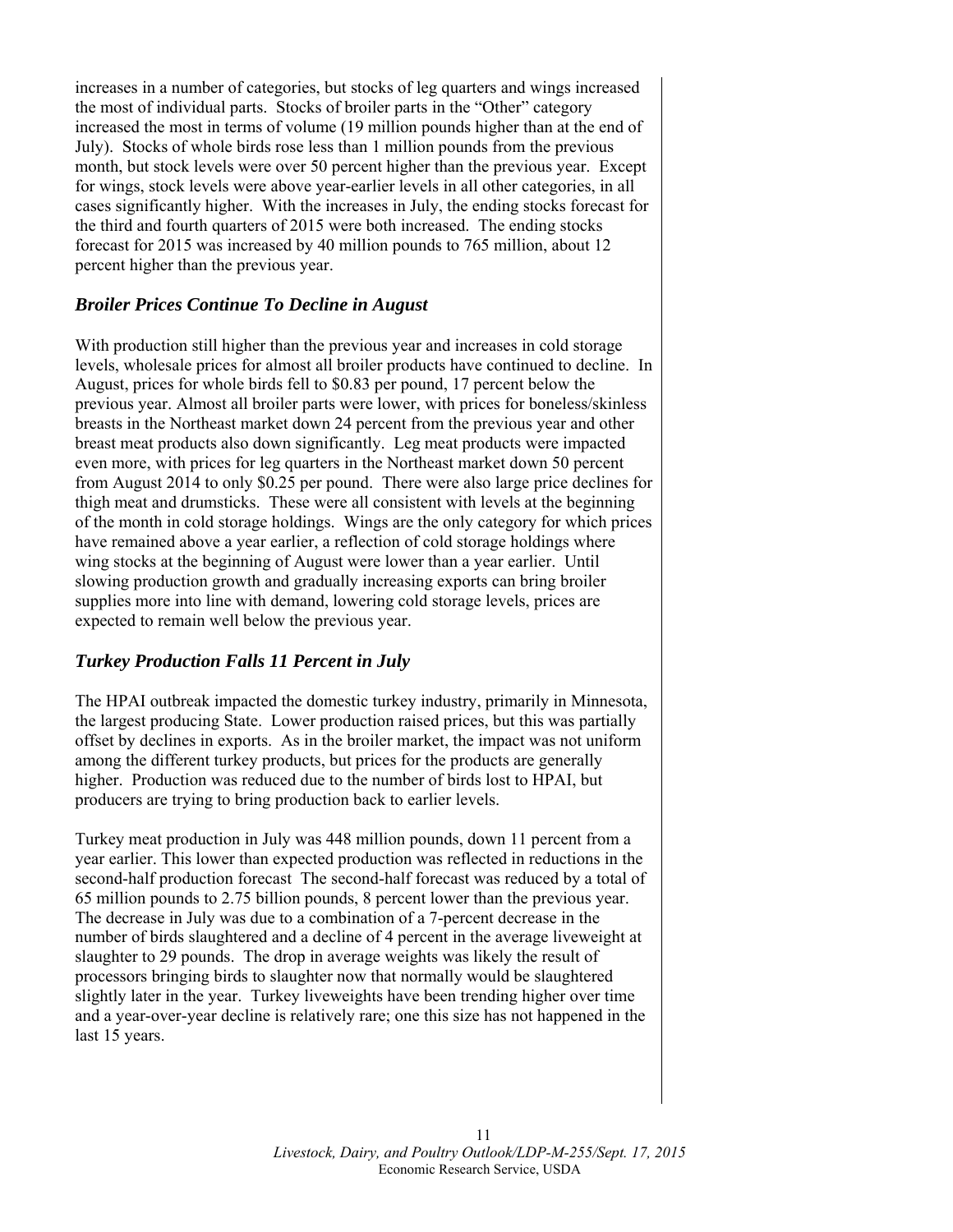#### *Turkey Stocks at 494 Million Pounds*

Over the last 2 months the declines in turkey production have been basically offset by lower turkey exports, leaving stock levels almost unchanged from a year earlier. At the end of July, cold storage holdings for all turkey products were 494 million pounds, less than 1 percent higher than a year earlier. The lack of change from the previous year reflects gains in whole birds, breast meat, and legs being offset by lower stocks of mechanically deboned meat (MDM) products, as well as of the Other and Unclassified categories.

With only a small difference in turkey cold storage holdings from the previous year, at the end of July the ending stocks forecast for the third quarter was moved higher to 475 million pounds, only slightly lower than the previous year. However, the ending stocks forecast for the fourth quarter was lowered to 190 million pounds as holiday demand will likely reduce stocks in the face of a reduced fourth-quarter production forecast.

In August, prices for whole frozen hen turkeys averaged \$1.27 per pound, 17 cents (16 percent) higher than a year earlier. Prices for frozen whole hen turkeys on a year-over-year basis have been higher than the previous year for the last 5 months after being slightly lower than the previous year in first-quarter 2015. The forecast for whole hens in the third and fourth quarters are for prices to continuing to be well above year-earlier levels. For 2016, prices are forecast to be higher in the first half of the year, but then to move lower than the previous year in the second half.

Price changes for turkey parts were mixed, with some prices well above year-earlier levels and others lower. Prices for breast meat products have generally been stronger over the July-August period, along with prices for MDM products, while prices for wings and leg meat (drumsticks and thighs) have generally been lower. With lower turkey production forecast for the third and fourth quarters and lower stocks also forecast, prices for many turkey parts will continue to face some upward pressure. However, the impact of these changes will vary according to how dependent the specific parts are on export sales.

#### *Table Egg Flock Increased in July*

The HPAI outbreak severely impacted egg production, particularly in Iowa, the largest egg-producing State. The result was lower production that more than offset the decline in exports and resulted in a surge in egg prices. The higher prices have led a number of countries to begin exporting eggs to the United States.

The total U.S. table egg layer flock increased to 271 million as of August 1st, a slight increase from 270 million at the beginning of July but still down from preoutbreak levels. Table egg production totaled 544 million dozen in July, down 12 percent from a year earlier. Hatching egg production totaled 95 million dozen, an increase of 4 percent from July 2014. The 2015 forecast for table egg production was reduced by 50 million dozen to 6.8 billion dozen while the 2016 forecast remains unchanged at 7.0 billion dozen. The forecast for hatching egg production was lowered by 10 million dozen to 1.1 billion dozen, while 2016 hatching production forecast remains at 1.1 billion dozen.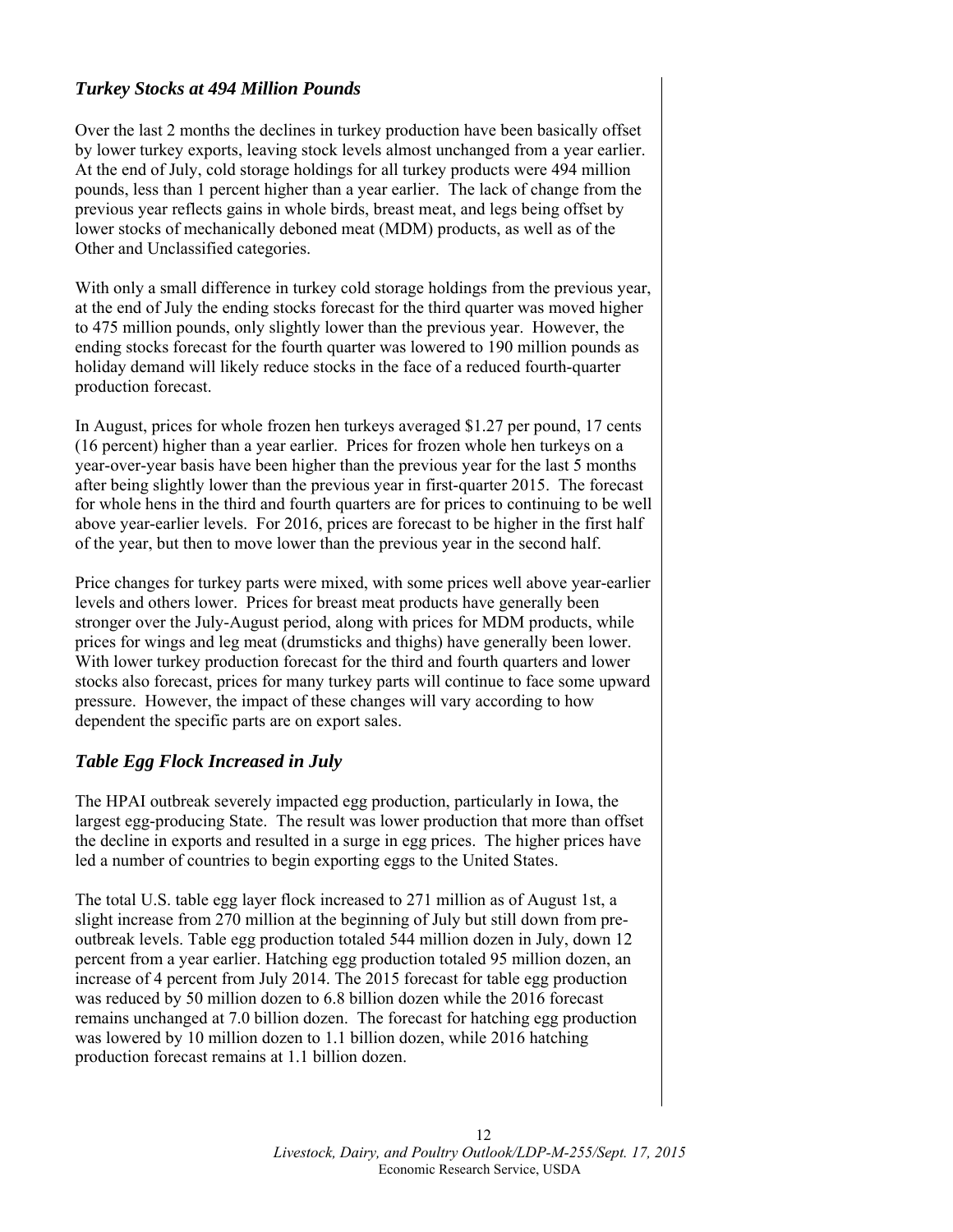As a result of lower production, table egg prices have stayed far above normal levels since the outbreak began. The price of a dozen large grade A eggs in the New York market averaged \$2.74 in August, up 104 percent from a year earlier. The 2015 forecast for grade A large eggs in the New York market stands at \$1.99-\$2.03 per dozen and is expected to average \$1.64-\$1.78 in 2016.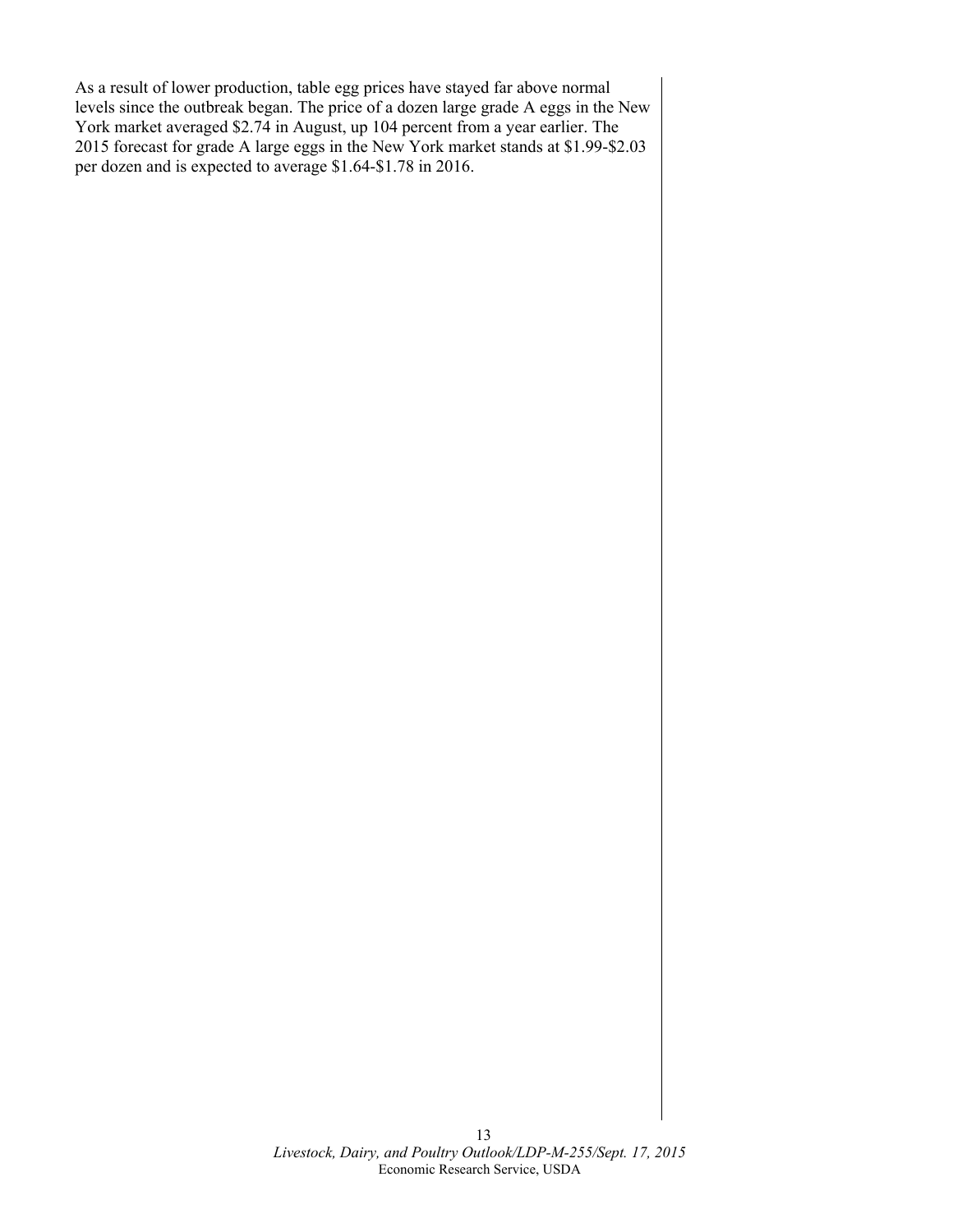# <span id="page-13-0"></span>**Poultry Trade**

## *U.S. Broiler Shipments Down in July*



Broiler shipments dropped 21 percent in July compared with a year earlier, totaling 502 million pounds. Exports to Mexico, the United States' largest market, declined by 5 percent from July 2014 levels at 135 million pounds. National bans by China, Russia, and South Korea continue to impact exports. While most major markets were down from a year earlier, exports to Canada increased by 23 percent to 37 million pounds. Shipments to Iraq and Turkey also increased in July, with both nations up over 100 percent compared with a year earlier. The forecast for 2015 broiler exports was reduced 125 million pounds to 6.72 billion pounds as the impact of trade bans is expected to persist for much of 2015, while the forecast for 2016 was reduced to 7.15 billion pounds.

#### *Turkey Exports Drop in July from a Year Earlier*

In July, turkey exports totaled 40 million pounds, 48 percent lower than the previous July. The decrease was mainly due to a sharp decline in exports to Mexico, the largest market for U.S. turkey products. The 29 million pounds shipped to Mexico in July were 49 percent lower than the previous July. In addition, there was a lesser decline in exports to China, which banned imports from the entire United States in January. Prior to the ban, China had been the second largest destination for turkey exports. The overall decline in exports in July is likely due to the decline in production caused by HPAI outbreaks in spring 2015 and bans on imports from U.S. States where there have been outbreaks. The forecast for 2015 turkey exports remains at 542 million pounds, and the 2016 forecast is unchanged at 740 million pounds.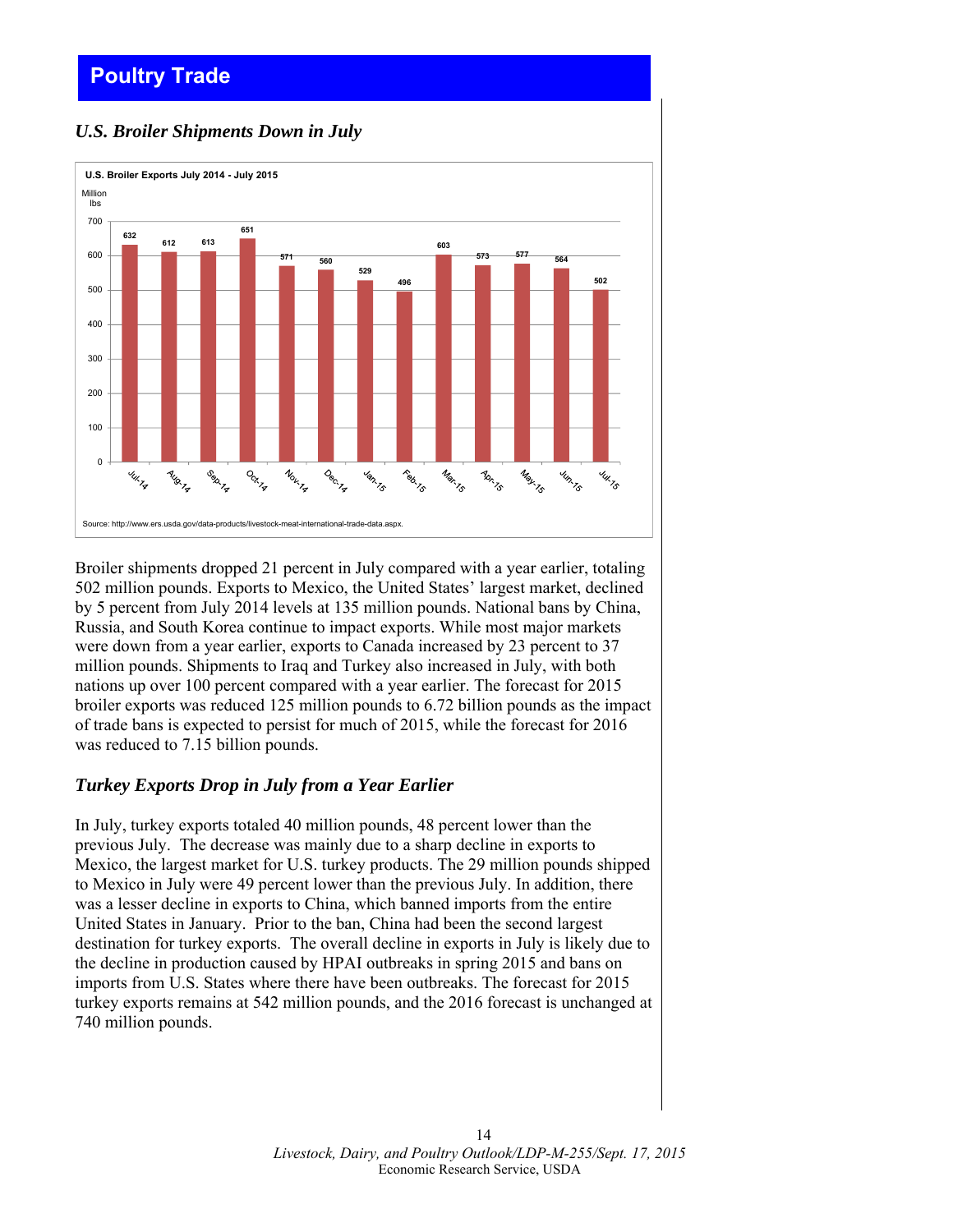

# *Egg Exports Down in July*

Total egg exports (shell eggs and egg products) reached the shell egg equivalent of 22 million dozen in July, 30 percent lower than the previous year. The decline was primarily due to a sharp decrease in exports to Mexico, Japan, and Hong Kong. Shipments to Mexico were 48 percent lower in July compared with a year earlier, while shipments to Japan and Hong Kong fell by 53 percent and 70 percent, respectively. In contrast, shipments to Canada increased by 7 percent compared with a year earlier, totaling 10 million dozen. Egg exports in 2015 are now expected to total 317 million dozen as decreased production, high domestic prices, and trade bans are expected to limit exports. The forecast for 2016 exports is now 350 million dozen, a reduction of 20 million dozen from last month.



 *Livestock, Dairy, and Poultry Outlook/LDP-M-255/Sept. 17, 2015*  Economic Research Service, USDA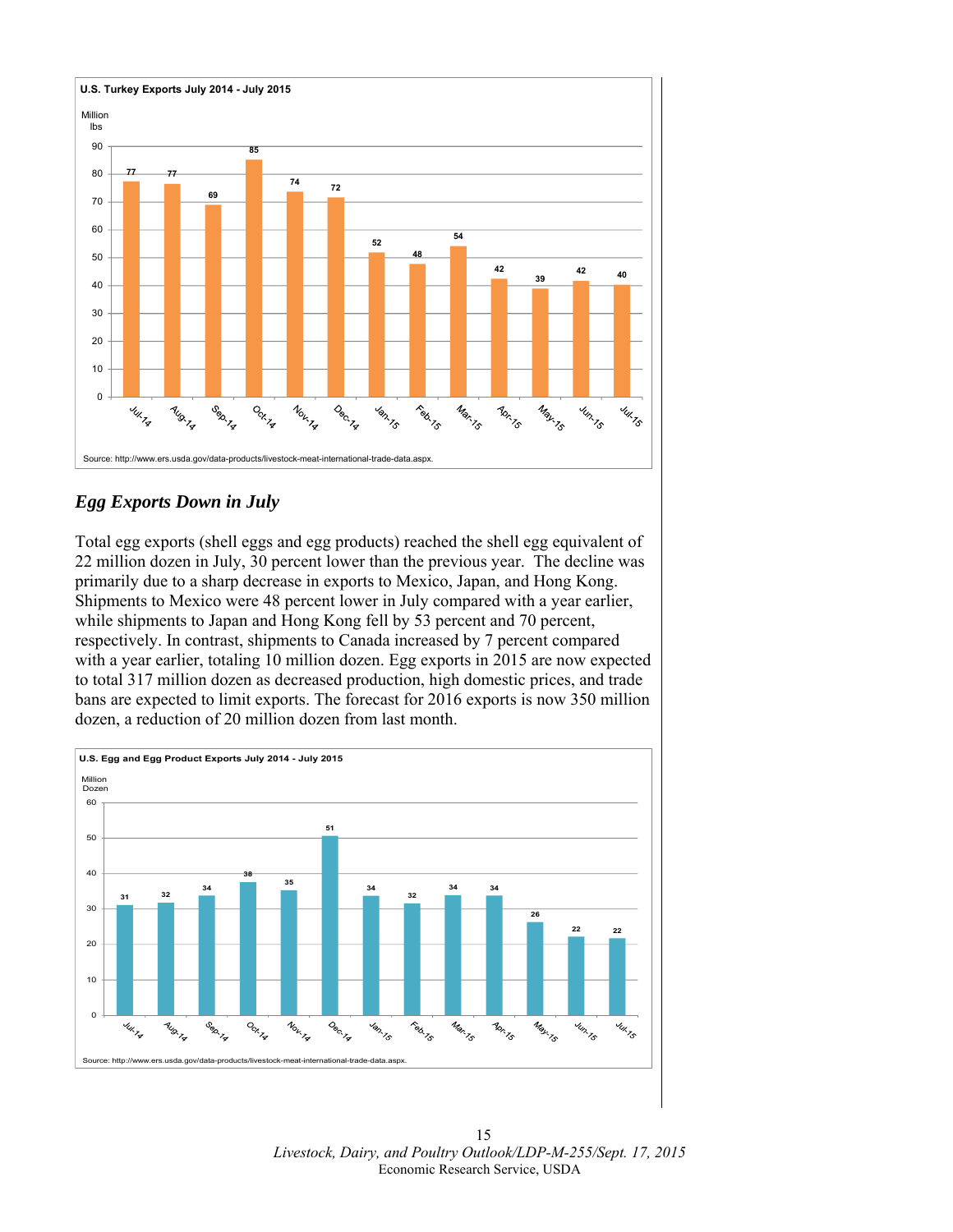#### <span id="page-15-0"></span>**Dairy**  *Recent Developments in Dairy Markets*   $\Omega$ 500 1,000 1,500 2,000 2,500 3,000 3,500 4,000 Jan Feb Mar Apr May Jun Jul Aug Sep Oct Nov Dec million pounds **Commercial exports of dairy products on milk-equivalent bases <sup>-</sup>**2014 milk-fat basis 2015 milk-fat basis 2014 skim-solids basis 2015 skim-solids basis Source: U.S. Census Bureau, USDA Economic Research Service calculations.

Dairy exports fell from June to July on both the milk-fat and skim-solids milkequivalent bases, reflecting weak global demand and competition from foreign countries. Products with significant month-over-month declines in exports included milk powder, fresh cheese, and cream.

Dairy imports increased from June to July on a milk-fat milk-equivalent basis. Products with significant month-over-month increases in imports included butter, anhydrous milk fat (AMF), and cheese. On a skim-solids basis, imports declined on a month-over-month basis, with imports of milk protein concentrate (MPC) showing the greatest decline.

The U.S. domestic nonfat dry milk price (NDM) averaged \$0.744 per pound in August, the lowest monthly price since June  $1988<sup>1</sup>$ . The price reached a low point of \$0.736 per pound for the week ending August 22 but increased to \$0.755 for the week ending September 5. The domestic dry whey price averaged \$0.311 per pound in August, the lowest monthly level since September 2009. The price fell from \$0.355 for the week ending August 8 to \$0.269 for the week ending September 5. Export prices of major competitors for skim milk powder (SMP) and dry whey were similar for August. SMP prices for Oceania and Western Europe were \$0.737 and \$0.798 per pound, respectively. The Western Europe dry whey export price for August was \$0.303 per pound.

-

<sup>&</sup>lt;sup>1</sup> From 1949 through 2014, dairy prices were floored through a price support program. The Government stood ready to purchase basic dairy commodities at support-price levels. The program was repealed by the Agricultural Act of 2014. In recent years before the end of the program, the support price for NDM was \$0.80 per pound.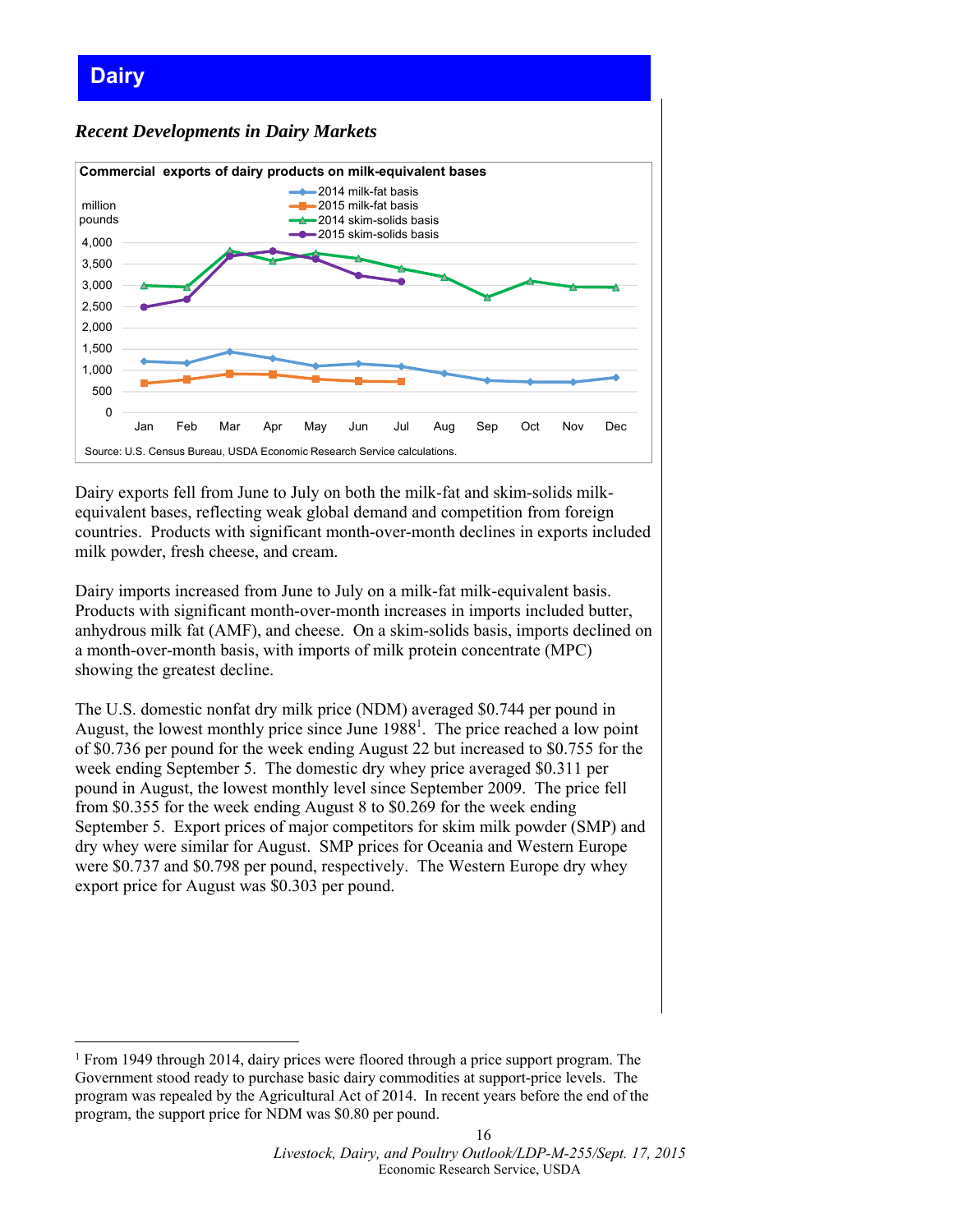

In contrast to NDM and dry whey, butter showed large differences between the August U.S. domestic price and foreign export prices. The U.S. domestic price was \$2.044 per pound, while the Oceania and Western Europe export prices were \$1.24 and \$1.28 per pound, respectively. The over-quota tariff for butter is about \$0.70 per pound. With large gaps between foreign and domestic prices, some importers have found it economical to import at the over-quota tariff rate. In recent months, most of the butter was imported at the relatively high over-quota tariff rate<sup>2</sup>. In recent weeks, domestic butter prices have moved further upward, reaching \$2.229 for the week ending September 5, as reported in the USDA National Dairy Product Sales Report. The domestic cheddar cheese price in August was \$1.739 per pound, notably higher than the Oceania export price of \$1.35 per pound, but not high enough to attract substantial quantities of over-quota imports at the high-tier tariff for cheddar cheese of about \$0.58 per pound.

<u>.</u>

<sup>&</sup>lt;sup>2</sup> Tariff rate quotas (TRQs) allow imports at a relatively low tariff level within a set quota. Imports outside of the quota are charged a higher over-quota rate. According to the Dairy Monthly Imports circular published by the USDA Foreign Agricultural Service, the January-July TRQ fill rate was 73 percent for butter. A license is required for imports of most dairy products. Importers importing without a license would pay the higher rate.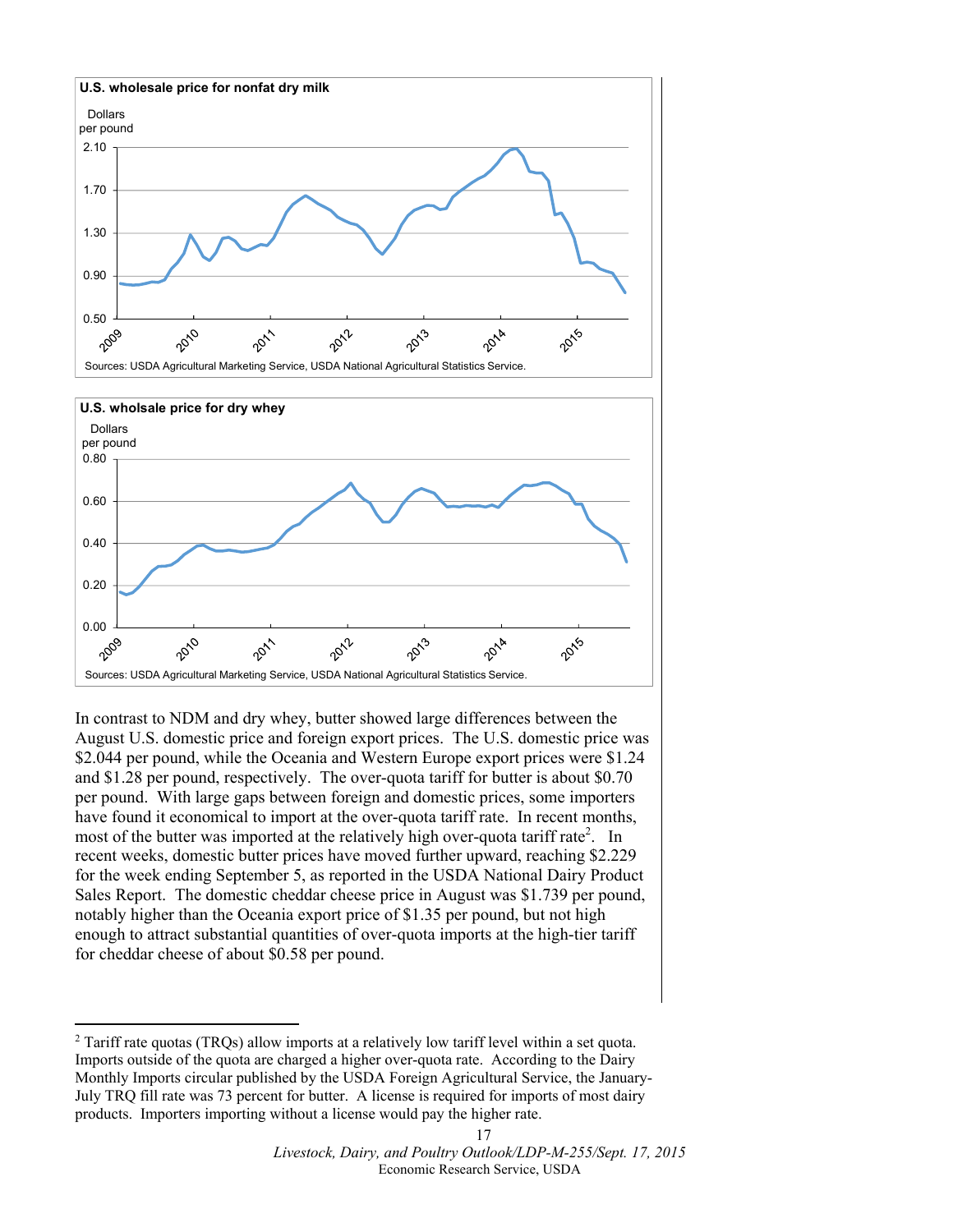USDA National Agricultural Statistics Service (NASS) revised milk production higher for June, increasing milk cows by four thousand head and yields by four pounds per cow. Milk production in July was 1.2 percent higher than the previous year, larger than the 0.9 percent year-over-year increase in June.

#### *Feed Price Situation for Dairy*

The 2015/16 forecast for corn is raised from last month to \$3.45-\$4.05 per bushel. The soybean meal price forecast is unchanged at \$310-\$350 per short ton. The alfalfa hay price fell from \$178 to \$169 per short ton from June to July.

# *Dairy Forecasts for 2015*

With low international prices and weaker exports in July, dairy export forecasts for 2015 have been lowered from last month's forecasts to 9.1 billion pounds on a milk-fat basis (-0.7 billion pounds) and to 38.6 billion pounds on a skim-solids basis (-0.9 billion pounds). Forecasts for imports have been raised to 5.9 billion pounds on a milk-fat basis (+0.2 billion pounds) but are unchanged at 6.6 billion pounds on a skim-solids basis.

Based on recent data, the milk production forecast for 2015 has been increased to 208.9 billion pounds, 0.1 billion pounds higher than forecast last month and a yearover-year increase of 1.4 percent. Milk cows are forecast at 9.320 million head, and milk per cow at 22,420 pounds.

The forecast for domestic commercial disappearance on a milk-fat basis has been increased to 203.8 billion pounds (+0.8 billion pounds), largely due to expectations of greater demand for butter and cheese. The forecast for domestic commercial disappearance on a skim-solids basis has been raised to 175.9 billion pounds (+1.0 billion pounds), based upon higher expected demand for NDM and cheese.

With recent higher prices for butter and the higher expected demand for butterfat products, the 2015 butter price forecast has been raised to \$1.915-\$1.955 per pound. The NDM price is forecast at \$0.880-0.900 per pound, with an expectation of a rebound in the remainder of the year. The cheese price is forecast at \$1.645-\$1.665 per pound, an increase from last month, and the whey price is forecast at \$0.380- \$0.400, a decrease from last month.

The 2015 Class III milk price forecast is lowered to \$15.80-16.00 per cwt due to the lower whey price forecast. With the higher price forecasts for butter and NDM, the Class IV milk price forecast is raised to \$13.55-\$13.85. The higher Class IV milk price more than offsets the lower Class III milk price, resulting in an all-milk price forecast of \$16.80-\$17.00 per cwt, an increase from the \$16.75-\$16.95 forecast last month.

# *Dairy Forecasts for 2016*

Lower exports of dairy products, compared to last month's forecasts, are projected to continue in 2016. Commercial exports are projected at 10.0 billion pounds (-0.7 billion pounds) on a milk-fat basis and 39.5 billion pounds (-0.2 billion pounds) on a skim-solids basis. The forecast for imports on a milk-fat basis have been raised to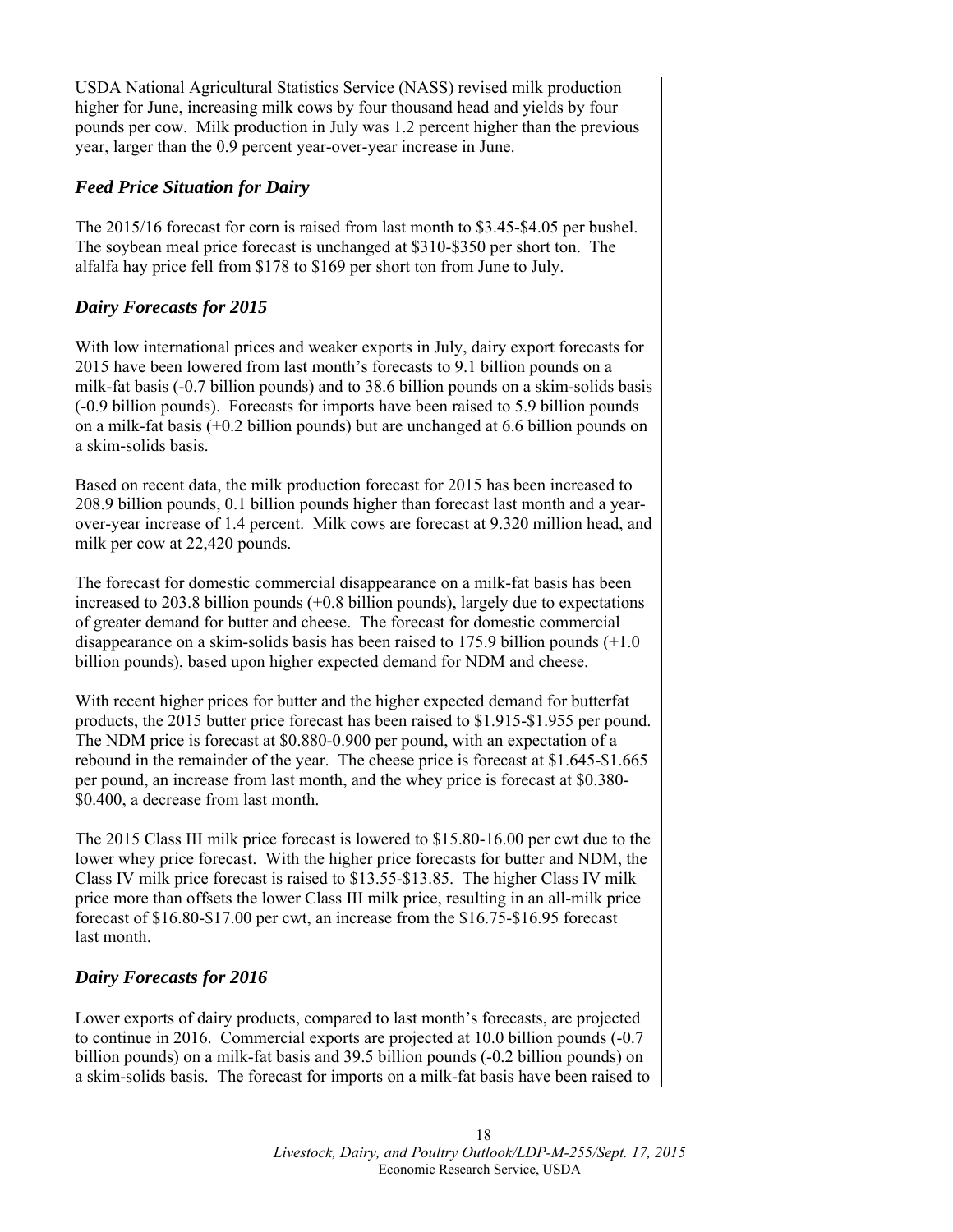5.7 billion pounds (+0.3 billion pounds), while the forecast for imports on a skimsolids basis is unchanged at 6.4 billion pounds.

The milk production forecast for 2016 is 213.0 billion pounds, unchanged from last month. The forecast for domestic commercial disappearance on a milk-fat basis has been raised to 207.8 billion pounds (+1.1 billion pounds) due to higher expectations of butter demand and, to a lesser extent, cheese demand. The forecast for commercial disappearance on a skim-solids basis has been raised to 178.6 billion pounds (+0.2 billion pounds). The forecasts for ending stocks have been raised by 0.1 billion pounds on a milk-fat basis and are unchanged on a skim-solids basis.

With continued firm expected butter demand, the forecast for the 2016 butter price has been raised to \$1.785-\$1.915. The cheese price forecast has been lowered to \$1.590-\$1.690, as higher expected cheese production may pressure prices despite growing domestic demand. The NDM price forecast of \$0.950-\$1.020 is unchanged from last month. The dry whey price forecast has been lowered to \$0.345-\$0.375, reflecting relatively weak domestic demand and lower expectations for exports.

With lower cheese and whey price forecasts, the Class III price forecast for 2016 is lowered to \$15.00-\$16.00 per cwt. With the higher expected butter price forecast, the Class IV price has been raised to \$13.60-\$14.70 per cwt. The lower projected Class III price more than offsets the higher Class IV price, resulting in an all-milk price forecast of \$16.10-\$17.10 per cwt, a reduction from \$16.40-\$17.40 forecast last month.

#### *Enrollment in Margin Protection Program for Dairy Producers*

The Margin Protection Program for Dairy Producers (MPP-Dairy) is a voluntary risk management program that offers protection to dairy producers when the difference between the all-milk price and the average feed cost (the margin) falls below a specified dollar amount selected by the producer. The deadline for enrolling in MPP-Dairy for 2016 is September 30, 2015. A news release concerning enrollment is available at

http://www.fsa.usda.gov/FSA/newsReleases?area=newsroom&subject=landing&to pic=ner&newstype=newsrel&type=detail&item=nr\_20150903\_rel\_0131.html.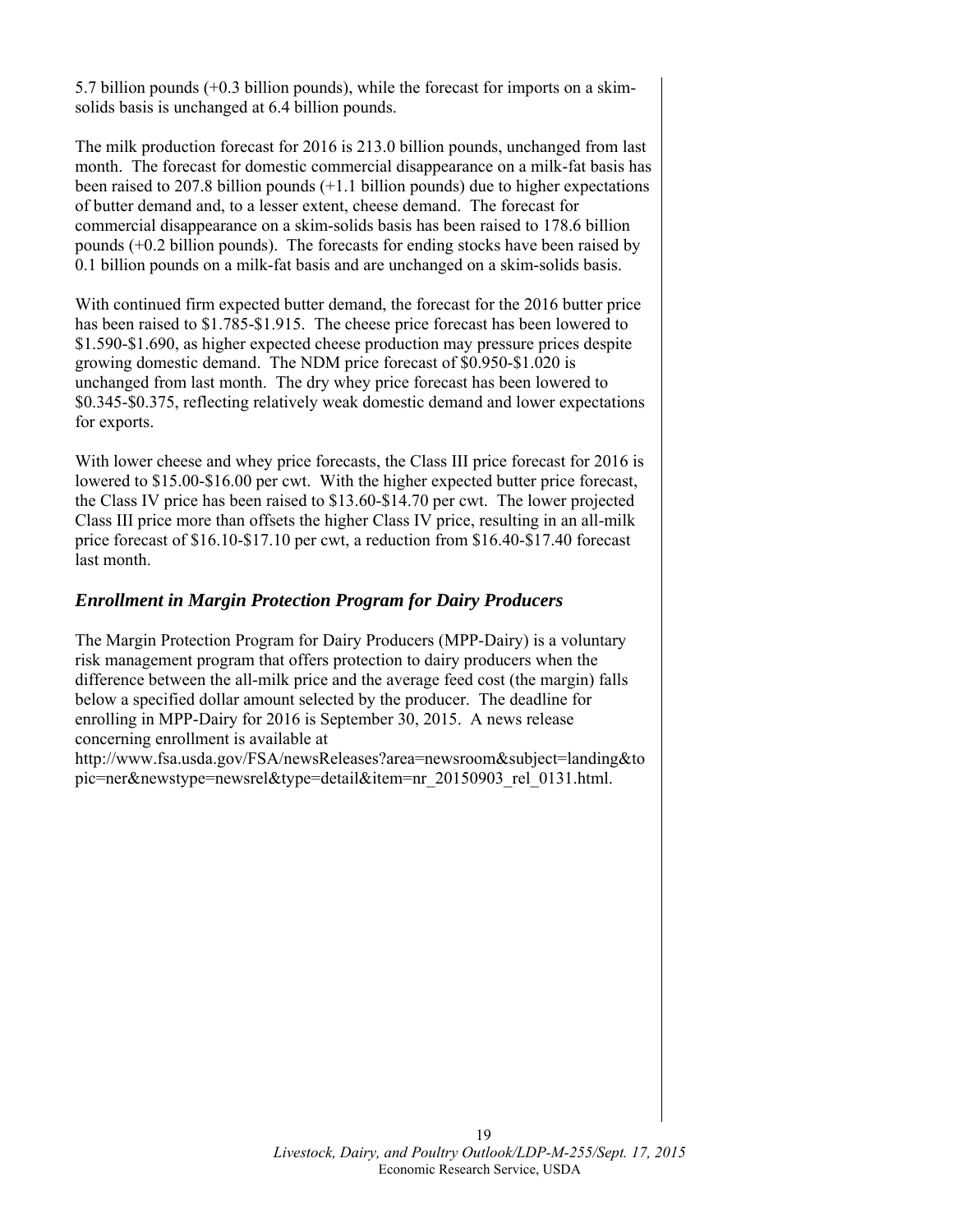<span id="page-19-0"></span>

| <b>Contact Information</b>                         |                |                               |
|----------------------------------------------------|----------------|-------------------------------|
| Ken Mathews (coordinator,<br>cattle/beef and yeal) | (202) 694-5183 | kmathews@ers.usda.gov         |
| Sahar Angadjivand<br>(beef/cattle and veal)        | (202) 694-5187 | sangadjivand@ers.usda.gov     |
| Seanicaa Edwards                                   | (202) 694-5333 |                               |
| (beef/cattle and beef/cattle trade)                |                | seanicaa.edwards@ers.usda.gov |
| Alex Melton (poultry trade)                        | (202) 694-5409 | awmelton@ers.usda.gov         |
| Mildred M. Haley (coordinator,<br>hogs/pork)       | (202) 694-5176 | mhaley@ers.usda.gov           |
| David J. Harvey (poultry, eggs)                    | (202) 694-5177 | $d$ jharvey@ers.usda.gov      |
| David J. Harvey (aquaculture)                      | (202) 694-5177 | djharvey@ers.usda.gov         |
| Roger Hoskin (dairy)                               | (202) 694-5148 | rhoskin@ers.usda.gov          |
| Jerry Cessna (dairy)                               | (202) 694-5171 | jgcessna@ers.usda.gov         |
| Keithly Jones (sheep and goats)                    | (202) 694-5172 | kjones@ers.usda.gov           |
| Carolyn Liggon (web publishing)                    | (202) 694-5056 | cvliggon@ers.usda.gov         |

#### **Subscription Information**

Subscribe to ERS e-mail notification service at

http://www.ers.usda.gov/subscribe-to-ers-e-newsletters.aspx to receive timely notification of newsletter availability. Printed copies can be purchased from the USDA Order Desk by calling 1- 800-363-2068 (specify the issue number or series SUB-LDPM-4042)

#### *Data Products*

Meat Price Spreads, http://www.ers.usda.gov/data-products/meat-price-spreads.aspx, provides monthly average price values, and the differences among those values, at the farm, wholesale, and retail stages of the production and marketing chain for selected cuts of beef, pork, and broilers. In addition, retail prices are provided for beef and pork cuts, turkey, whole chickens, eggs, and dairy products.

Livestock and Meat Trade Data, http://www.ers.usda.gov/data-products/livestock-meatdomestic-data.aspx, contains monthly and annual data for the past 1-2 years for imports and exports of live cattle and hogs, beef and veal, lamb and mutton, pork, broiler meat, turkey meat, and shell eggs. The tables report physical quantities, not dollar values or unit prices. Breakdowns by major trading countries are included.

#### *Related Websites*

Livestock, Dairy, and Poultry Outlook,

http://www.ers.usda.gov/publications/ldpm-livestock,-dairy,-and-poultry-outlook.aspx Animal Production and Marketing Issues,

http://www.ers.usda.gov/topics/animal-products/animal-production-marketing-issues.aspx Cattle, http://www.ers.usda.gov/topics/animal-products/cattle-beef.aspx

Dairy, http://www.ers.usda.gov/topics/animal-products/dairy.aspx

Hogs, http://www.ers.usda.gov/topics/animal-products/hogs-pork.aspx

Poultry and Eggs, http://www.ers.usda.gov/topics/animal-products/poultry-eggs.aspx WASDE,

http://usda.mannlib.cornell.edu/MannUsda/viewDocumentInfo.do?documentID=1194

The U.S. Department of Agriculture (USDA) prohibits discrimination in all its programs and activities on the basis of race, color, national origin, age, disability, and, where applicable, sex, marital status, familial status, parental status, religion, sexual orientation, genetic information, political beliefs, reprisal, or because all or a part of an individual's income is derived from any public assistance program. (Not all prohibited bases apply to all programs.) Persons with disabilities who require alternative means for communication of program information (Braille, large print, audiotape, etc.) should contact USDA's TARGET Center at (202) 720-2600 (voice and TDD). To file a complaint of discrimination write to USDA, Director, Office of Civil Rights, 1400 Independence Avenue, S.W., Washington, D.C. 20250-9410 or call (800) 795-3272 (voice) or (202) 720-6382 (TDD). USDA is an equal opportunity provider and employer.

#### **E mail Notification**

Readers of ERS outlook reports have two ways they can receive an e-mail notice about release of reports and associated data.

• Receive timely notification (soon after the report is posted on the web) via USDA's Economics, Statistics and Market Information System (which is housed at Cornell University's Mann Library). Go to http://usda.mannlib.cornell.edu/ MannUsda/aboutEmailService.do and follow the instructions to receive e-mail notices about ERS, Agricultural Marketing Service, National Agricultural Statistics Service, and World Agricultural Outlook Board products.

• Receive weekly notification (on Friday afternoon) via the ERS website. Go to

http://www.ers.usda.gov/subscrib e-to-ers-e-newsletters.aspx and follow the instructions to receive notices about ERS outlook reports, Amber Waves magazine, and other reports and data products on specific topics. ERS also offers RSS (really simple syndication) feeds for all ERS products. Go to http://www.ers.usda.gov/rss/ to

get started.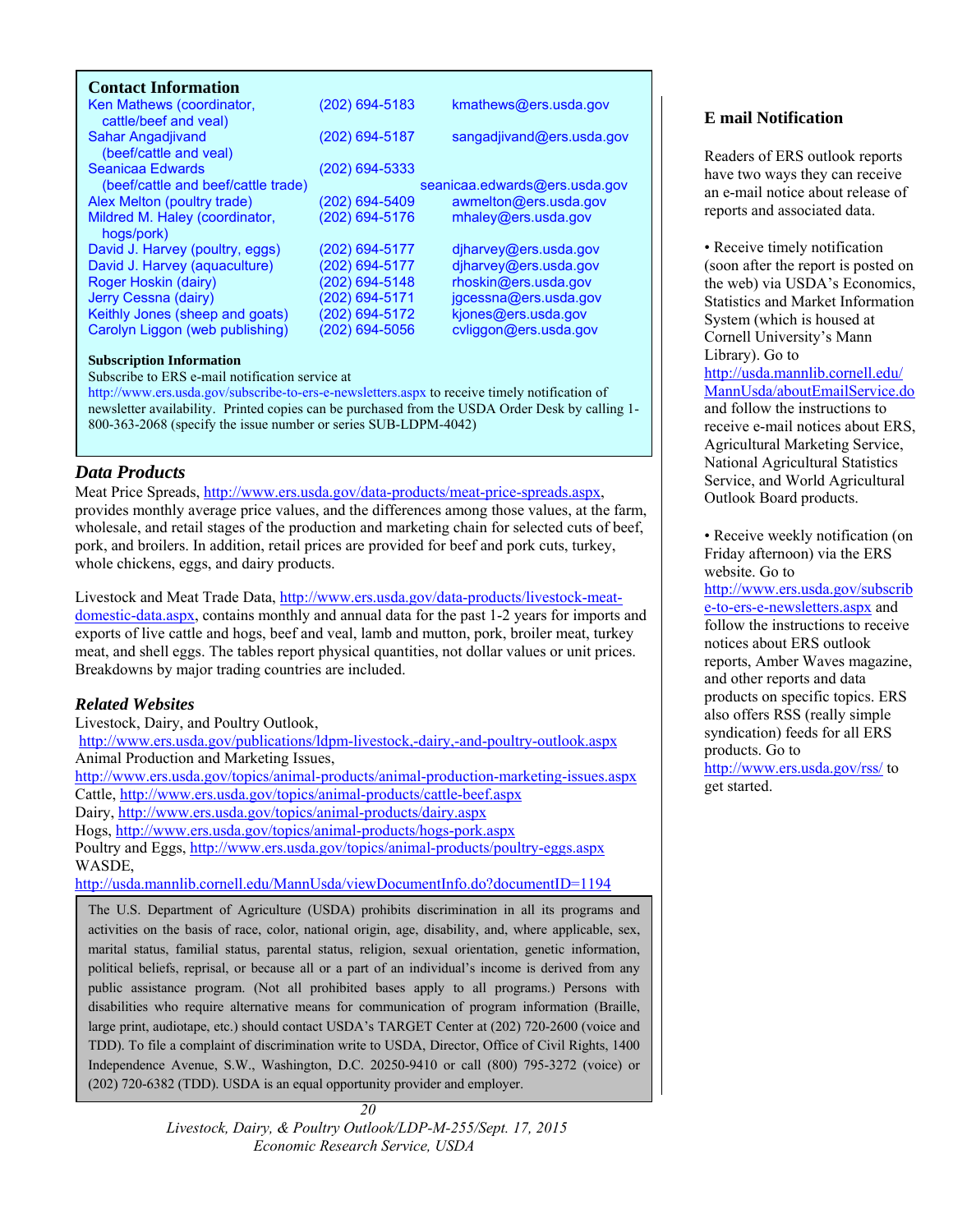#### <span id="page-20-0"></span>**U.S. red meat and poultry forecasts**

|                                            | 2011<br>2012 |        |        |        |        |        | 2013<br>2014 |        |        |        |        |              |        |        | 2015   |        |             |        |        | 2016   |        |        |         |           |                 |        |            |         |
|--------------------------------------------|--------------|--------|--------|--------|--------|--------|--------------|--------|--------|--------|--------|--------------|--------|--------|--------|--------|-------------|--------|--------|--------|--------|--------|---------|-----------|-----------------|--------|------------|---------|
|                                            |              | П      | III    | IV     | Annual |        | п            | Ш      | IV     | Annual |        | $\mathbf{H}$ | Ш      | IV     | Annual |        | $_{\rm II}$ | Ш      | IV     | Annual |        |        | Ш       | IV        | Annual          |        | $_{\rm H}$ | Annual  |
| Production, million lb                     |              |        |        |        |        |        |              |        |        |        |        |              |        |        |        |        |             |        |        |        |        |        |         |           |                 |        |            |         |
| Beef                                       | 6,410        | 6.559  | 6,736  | 6.490  | 26,195 | 6,282  | 6,473        | 6.586  | 6,572  | 25,913 | 6,175  | 6,513        | 6,609  | 6,423  | 25,720 | 5,868  | 6,184       | 6.179  | 6,021  | 24.252 | 5.664  | 5.855  | 6.005   | 6.025     | 23,549          | 5.925  | 6.530      | 24,930  |
| Pork                                       | 5,719        | 5.370  | 5,484  | 6.186  | 22,758 | 5,858  | 5,519        | 5,631  | 6,244  | 23,253 | 5,775  | 5,516        | 5,622  | 6,274  | 23.187 | 5,784  | 5,504       | 5.424  | 6.131  | 22,843 | 6.161  | 5,925  | 5.935   | 6.505     | 24.526          | 6.115  | 5.845      | 24,705  |
| Lamb and mutton                            | 36           | 40     | 36     | 37     | 149    | 39     | 39           | 39     | 40     | 156    | 38     | 41           | 40     | 38     | 156    | 37     | 43          | 38     | 38     | 156    | 38     | 39     | 36      | 39        | 152             | 38     | 37         | 151     |
| <b>Broilers</b>                            | 9.290        | 9,509  | 9,542  | 8.861  | 37,202 | 9.089  | 9.381        | 9,372  | 9.198  | 37.039 | 9.144  | 9.466        | 9,683  | 9,537  | 37.830 | 9,283  | 9,618       | 9.835  | 9.814  | 38.550 | 9.717  | 10.020 | 10,225  | 10.050    | 40.012          | 9.975  | 10.275     | 41,100  |
| Turkeys                                    | 1,402        | 1,471  | 1,423  | 1,495  | 5,791  | 1.446  | 1.505        | 1.480  | 1.537  | 5,967  | 1,459  | 1.486        | 1.440  | 1,420  | 5.806  | 1,332  | 1,428       | 1.478  | 1.517  | 5.756  | 1,429  | 1.388  | 1.350   | 1.400     | 5,568           | 1.350  | 1.500      | 6.010   |
| Total red meat & poultry                   | 23.011       | 23.114 | 23.395 | 23.226 | 92.746 | 22.865 | 23.084       | 23.274 | 23.739 | 92.963 | 22.743 | 23.183       | 23.563 | 23.844 | 93.333 | 22.456 | 22.934      | 23.111 | 23.671 | 92.171 | 23.156 | 23.380 | 23,705  | 24.165    | 94,406          | 23,546 | 24.347     | 97,514  |
| Table eggs, mil. doz.                      | 1.631        | 1,641  | 1,665  | 1.715  | 6.652  | 1.684  | 1.680        | 1.707  | 1.778  | 6.849  | 1.733  | 1.746        | 1.775  | 1.825  | 7.079  | 1.771  | 1,799       | 1.827  | 1.868  | 7.265  | 1.789  | 1.689  | 1,625   | 1.700     | 6.803           | 1.700  | 1,720      | 7,015   |
| Per capita disappearance, retail lb 1/     |              |        |        |        |        |        |              |        |        |        |        |              |        |        |        |        |             |        |        |        |        |        |         |           |                 |        |            |         |
| Beef                                       | 14.1         | 14.5   | 14.6   | 14.0   | 57.3   | 14.0   | 14.6         | 14.5   | 14.2   | 57.3   | 13.7   | 14.5         | 14.3   | 13.9   | 56.3   | 13.1   | 13.9        | 13.7   | 13.4   | 54.    | 13.1   | 13.6   | 13.6    | 13.6      | 53.9            | 13.7   | 14.6       | 55.2    |
| Pork                                       | 11.4         | 11.1   | 11.0   | 12.2   | 45.7   | 11.1   | 10.9         | 11.2   | 12.7   | 45.9   | 11.5   | 11.3         | 11.4   | 12.7   | 46.8   | 11.3   | 11.0        | 11.1   | 13.0   | 46.4   | 12.3   | 11.8   | 12.1    | 13.4      | 49.6            | 12.1   | 11.5       | 49.1    |
| Lamb and mutton                            | 0.2          | 0.2    | 0.2    | 0.2    | 0.8    | 0.2    | 0.2          | 0.2    | 0.2    | 0.8    | 0.3    | 0.2          | 0.2    | 0.2    | 0.9    | 0.2    | 0.2         | 0.2    | 0.3    | 0.9    | 0.2    | 0.3    | 0.2     | 0.2       | 0.9             | 0.2    | 0.2        | 0.9     |
| <b>Broilers</b>                            | 21.5         | 21.4   | 20.8   | 19.1   | 82.9   | 20.1   | 20.4         | 20.3   | 19.7   | 80.4   | 20.0   | 20.3         | 21.0   | 20.5   | 81.8   | 20.2   | 20.8        | 21.2   | 21.1   | 83.3   | 21.4   | 22.1   | 22.5    | 22.0      | 87.9            | 22.0   | 22.4       | 89.4    |
| Turkeys                                    | 3.5          | 3.5    | 4.0    | 5.0    | 16.1   | 3.5    | 3.6          | 4.1    | 4.9    | 16.0   | 3.7    | 3.6          | 4.0    | 4.7    | 15.9   | 3.4    | 3.5         | 3.9    | 5.0    | 15.7   | 3.5    | 3.6    | 3.8     | 4.8       | 15.8            | 3.3    | 3.6        | 16.2    |
| Total red meat & poultry                   | 51.2         | 51.2   | 51.0   | 51.0   | 204.5  | 49.3   | 50.3         | 50.6   | 52.0   | 202.1  | 49.5   | 50.2         | 51.3   | 52.4   | 203.4  | 48.6   | 49.8        | 50.5   | 53.1   | 202.0  | 50.9   | 51.8   | 52.5    | 54.4      | 209.6           | 51.6   | 52.7       | 212.3   |
| Eggs, number                               | 61.3         | 61.5   | 62.8   | 64.3   | 249.9  | 63.2   | 62.2         | 63.3   | 65.6   | 254.3  | 64.3   | 63.4         | 64.7   | 66.0   | 258.4  | 64.7   | 65.3        | 66.3   | 66.7   | 263.0  | 64.4   | 61.5   | 59.7    | 62.4      | 247.9           | 61.6   | 62.2       | 252.6   |
| <b>Market prices</b>                       |              |        |        |        |        |        |              |        |        |        |        |              |        |        |        |        |             |        |        |        |        |        |         |           |                 |        |            |         |
| Choice steers, 5-area Direct, \$/cwt       | 110.07       | 112.79 | 114.05 | 121.99 | 114.73 | 125.29 | 120.91       | 119.69 | 125.54 | 122.86 | 125.52 | 124.95       | 122.30 | 130 77 | 125.89 | 146.34 | 147.82      | 158.49 | 165.60 | 154.56 | 162.43 | 158 11 | 144-147 | 145-153   | 152-155 145-157 |        | 148-160    | 147-159 |
| Feeder steers, Ok City, \$/cw              | 127.20       | 131.09 | 134.74 | 141.93 | 133.74 | 152.81 | 150.05       | 139.31 | 143.40 | 146.39 | 141.36 | 133.10       | 152.08 | 161.69 | 147.06 | 167.49 | 188.64      | 220.90 | 234.25 | 202.82 | 210.31 | 219.69 | 214-217 | 215-223   | 215-218 213-225 |        | 220-232    | 218-230 |
| Cutter Cows, National L.E., \$/cwt         | 68.66        | 74.88  | 66.11  | 63.54  | 68.30  | 76.57  | 83.51        | 76.94  | 73.81  | 77.71  | 77.87  | 77.46        | 78.36  | 76.55  | 77.56  | 89.12  | 98.57       | 111.27 | 109.21 | 102.04 | 107.6  | 109.50 | 104-107 | 99-107    | 105-108 101-113 |        | 107-119    | 104-116 |
| Choice slaughter lambs, San Angelo, \$/cwt | 174.66       | 157.99 | 161.13 | 148.61 | 160.60 | 145.33 | 127.08       | 89.28  | 89 85  | 112.89 | 107.53 | 91.72        | 94 26  | 150.97 | 111.12 | 166.69 | 148.99      | 156.02 | 162.69 | 158.60 | 1471'  | 140 09 | 144-147 | 137-145   | 142-145 134-146 |        | 139-151    | 139-151 |
| Barrows & gilts, N. base, I.e. \$/cwt      | 59.94        | 68.80  | 71.06  | 64.66  | 66.11  | 61.68  | 61.79        | 61.43  | 58.63  | 60.88  | 59.03  | 65.46        | 70.59  | 61.11  | 64.05  | 68.69  | 85.40       | 83.30  | 66.74  | 76.03  | 48.47  | 53.20  | 53-54   | $45 - 47$ | 50-51 46-50     |        | 49-53      | 46-49   |
| Broilers, 12 City, cents/lb                | 80.20        | 83.00  | 78.20  | 78.00  | 79.90  | 87.40  | 85.10        | 82.00  | 92.10  | 86.60  | 103.50 | 108.60       | 93.90  | 92.80  | 99.70  | 98.40  | 113.70      | 104 60 | 102.80 | 104 90 | 97.00  | 104 20 | 83-84   | 84-88     | 92-93 88-96     |        | 90-98      | 90-98   |
| Turkeys, Eastern, cents/lb                 | 90.20        | 99.90  | 106.40 | 111.60 | 102.00 | 100.70 | 106.90       | 108.50 | 106.10 | 105.60 | 96.00  | 97.70        | 99.90  | 105.40 | 99.80  | 100.70 | 105.60      | 110.20 | 113.90 | 107.60 | 99.60  | 108.50 | 124-127 | 129-135   | 115-117 110-120 |        | 112-122    | 110-119 |
| Eggs, New York, cents/doz.                 | 105.80       | 106.60 | 117.70 | 131.20 | 115.30 | 108.70 | 99.70        | 131.90 | 129.40 | 117.40 | 126.90 | 109.90       | 19.00  | 143.00 | 124.70 | 142.70 | 134.60      | 129.30 | 162.70 | 142.30 | 146.90 | 170.30 | 237-242 | 239-251   | 199-202 187-203 |        | 168-182    | 164-178 |
| U.S. trade, million lb                     |              |        |        |        |        |        |              |        |        |        |        |              |        |        |        |        |             |        |        |        |        |        |         |           |                 |        |            |         |
| Beef & veal exports                        | 633          | 702    | 766    | 683    | 2,785  | 558    | 624          | 650    | 620    | 2.452  | 557    | 636          | 716    | 680    | 2,589  | 583    | 667         | 679    | 644    | 2.573  | 526    | 606    | 600     | 575       | 2,307           | 535    | 625        | 2,485   |
| Beef & veal imports                        | 461          | 593    | 548    | 454    | 2,057  | 582    | 669          | 516    | 453    | 2,220  | 590    | 629          | 515    | 516    | 2,250  | 597    | 767         | 765    | 818    | 2,947  | 876    | 991    | 830     | 740       | 3,437           | 850    | 850        | 3,045   |
| Lamb and mutton imports                    | 49           | 48     | 31     | 34     | 162    | 38     | 36           | 38     | 41     | 154    | 49     | 44           | 36     | 44     | 173    | 46     | 49          | 45     | 55     | 195    | 53     | 56     | 40      | 43        | 191             | 50     | 46         | 190     |
| Pork exports                               | 1,248        | 1.208  | 1,260  | 1,481  | 5,196  | 1,442  | 1,301        | 1,251  | 1,386  | 5,379  | 1,217  | 1,225        | 1,205  | 1,341  | 4.988  | 1,347  | 1,279       | 1.090  | 1.140  | 4.857  | 1,165  | 1,334  | 1.175   | 1,325     | 4,999           | 1,275  | 1.300      | 5,225   |
| Pork imports                               | 201          | 195    | 194    | 213    | 803    | 207    | 191          | 198    | 205    | 802    | 208    | 210          | 229    | 233    | 880    | 212    | 240         | 256    | 299    | 1.008  | 278    | 264    | 260     | 295"      | 1.097           | 250    | 225        | 1,000   |
| Broiler exports                            | 1,526        | 1.598  | 1.976  | 1,877  | 6.978  | 1,734  | 1.791        | 1,864  | 1.886  | 7,274  | 1,752  | 1,865        | 1.855  | 1,874  | 7,346  | 1,827  | 1,834       | 1.857  | 1.782  | 7.301  | 1.629  | 1.714  | 1,675   | 1.700     | 6,718           | 1.675  | 1,750      | 7,150   |
| Turkey exports                             | 159          | 171    | 173    | 199    | 703    | 180    | 184          | 216    | 216    | 797    | 179    | 182          | 198    | 202    | 760    | 163    | 188         | 223    | 231    | 805    | 154    | 123    | 130     | 135       | 542             | 150    | 175        | 740     |
| Live swine imports (thousand head)         | 1.452        | 1.429  | 1.407  | 1.508  | 5.795  | 1.445  | 1.444        | 1.387  | 1380   | 5.656  | 1.326  | 1.285        | 1.223  | 1.113  | 4.948  | 1.195  | 1.216       | 1.264  | 1.272  | 4.947  | 1.312  | 1.538  | 1.350   | 1.300     | 5.550           | 1.250  | 1.250      | 5.000   |

Note: Forecasts are in bold.

1/ Per capita meat and egg disappearance data are calculated using the Resident Population Plus Armed Forces Overseas series from the Census Bureau of the Department of Commerce.

Source: World Agricultural Supply and Demand Estimates and Supporting Materials.

For further information, contact: Mildred M. Haley, (202) 694-5176, mhaley@ers.usda.gov

**Updated 9/17/2015**